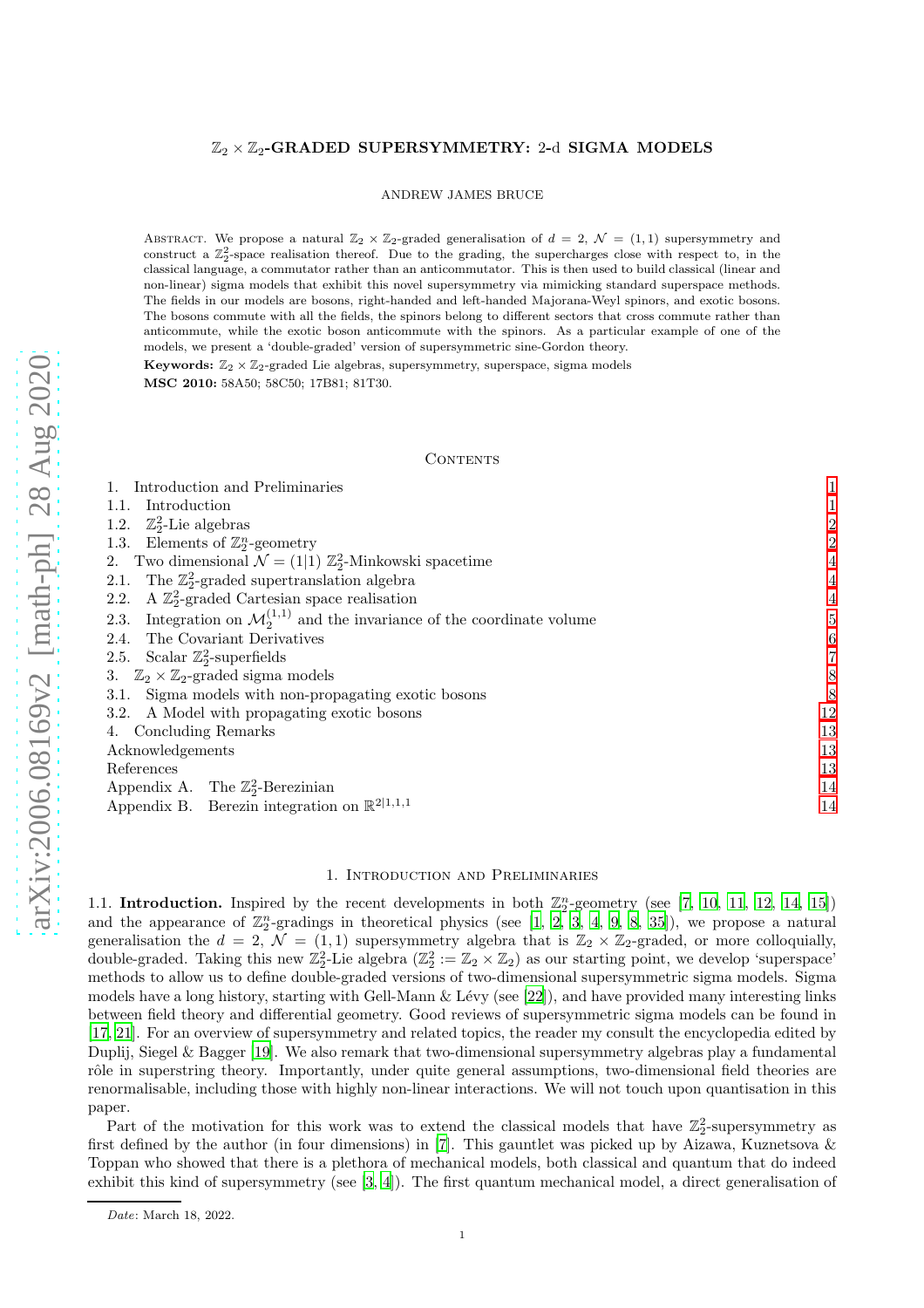Witten's model [\[38\]](#page-13-3), was given by the author and Duplij (see [\[8\]](#page-12-14)). Given that the spin-statistics correspondence is not necessarily true in less than three spatial dimensions, it is plausible that this novel  $\mathbb{Z}_2^2$ -supersymmetry could be realised in experimental condensed matter physics (see for example [\[27\]](#page-13-4)). Thus, getting a handle on classical and quantum field theories in low dimensions that are  $\mathbb{Z}_2^2$ -supersymmetric is of potential importance in physics. The models we construct here are  $1 + 1$ -dimensional, and we must mention that many systems have effectively one spatial dimension, such as quantum wires, carbon nanotubes, and edge states in quantum Hall systems and topological insulators. Non-linear sigma models have long been applied to condensed matter physics. Supersymmetry has also been applied in condensed matter physics, notably starting with the pioneering works of Efetov on the statistical properties of energy levels and eigenfunctions in disordered systems (see [\[20](#page-12-19)]).

As the field theories we present are inherently two-dimensional, it is particularly convenient to use Dirac's light-cone coordinates (see [\[18\]](#page-12-20)), and this is reflected in our initial definitions. Not only does this choice of coordinates shorten the length of some expression as compared to writing them in inertial coordinates, but it also makes the transformation properties under two-dimensional Lorentz boosts of various expressions clear. The basic component fields in our models are bosons, right-handed Majorana-Weyl spinors, left-handed Majorana-Weyl spinors, and exotic bosons. Typically, the right-handed and left-handed spinors belong to different sectors that cross commute while the exotic bosons anticommute with the spinors. The models will consist of dynamical bosons and fermions together with non-propagating exotic bosons, or dynamical exotic bosons and fermions together with non-propagating boson. The former being more natural from our perspective of sigma models. We refer to models with propagating exotic bosons as "exotic models". The reader should, of course, be reminded of Green–Volkov parastatistics (see [\[24,](#page-13-5) [36\]](#page-13-6)). The rôle of  $\mathbb{Z}_2^n$ -gradings in parastatistics and parasupersymmetry has long been recognised (see, for example, [\[34,](#page-13-7) [39](#page-13-8), [40\]](#page-13-9)). However, as shown in [\[8\]](#page-12-14), the  $\mathbb{Z}_2^2$ -Lie algebras we study are not the same as those found in parasupersymmetry.

**Arrangement.** For the remainder of this section, we recall the notion of a  $\mathbb{Z}_2^2$ -Lie algebra and remind the reader of the basics of  $\mathbb{Z}_2^2$ -geometry as needed for the main part of the paper. In Section [2](#page-3-0) we define the  $d=2$  $\mathcal{N} = (1, 1)$   $\mathbb{Z}_2^2$ -supertranslation algebra (Definition [2.1\)](#page-3-3) and then present a representation of this algebra on a  $\mathbb{Z}_2^2$ -manifold (see Definition [2.2\)](#page-3-4). That is, we construct the  $\mathbb{Z}_2^2$ -supercharges, etc. as vector fields on a  $\mathbb{Z}_2^2$ -graded version of two-dimensional super-Minkowski spacetime. We build some aspects of " $\mathbb{Z}_2^2$ -space methods" that we then apply to construct sigma models that are  $\mathbb{Z}_2^2$ -supersymmetric (see Definition [3.3](#page-7-2) and Definition [3.7\)](#page-8-0) in Section [3.](#page-7-0) We end the main text with a few closing remarks in Section [4.](#page-12-0) Two appendices are included, Appendix [A](#page-13-0) recalls the definition of the  $\mathbb{Z}_2^2$ -Berezinian and Appendix [B](#page-13-1) on Berezin integration on  $\mathbb{Z}_2^n$ -space with two degree zero coordinates and one coordinate each of the non-zero degrees. The general theory of integration on  $\mathbb{Z}_2^n$ -domains, or even just  $\mathbb{Z}_2^2$ -domains with more that one of each non-zero degree coordinate is, at the time of writing this paper, work in progress. Appendix [B](#page-13-1) is included to prove that the integration method used in this paper is mathematically sound.

<span id="page-1-0"></span>1.2.  $\mathbb{Z}_2^2$ -Lie algebras. Here we recall the notion of a  $\mathbb{Z}_2^2$ -Lie algebra (see [\[32,](#page-13-10) [33\]](#page-13-11)). A  $\mathbb{Z}_2^2$ -graded vector space is a vector space (over  $\mathbb R$  or  $\mathbb C$ ) that is the direct sum of homogeneous vector spaces

$$
\mathfrak{g}=\mathfrak{g}_{00}\oplus\mathfrak{g}_{11}\oplus\mathfrak{g}_{01}\oplus\mathfrak{g}_{10}\,.
$$

Note that we have fixed an ordering for the elements of  $\mathbb{Z}_2^2$  and that other orderings do appear in the literature. We will denote the  $\mathbb{Z}_2^2$ -degree of a homogeneous element  $a \in \mathfrak{g}$  as  $\deg(a) \in \mathbb{Z}_2^2$ . The scalar product on  $\mathbb{Z}_2^2$  is inherited from the standard scalar product on  $\mathbb{R}^2$  and we denote this by  $\langle -, - \rangle$ . That is, if deg(a) =  $(\gamma_1, \gamma_2)$ and deg(b) =  $(\gamma'_1, \gamma'_2)$ , then  $\langle \deg(a), \deg(b) \rangle = \gamma_1 \gamma'_1 + \gamma_2 \gamma'_2$ . A  $\mathbb{Z}_2^2$ -graded vector space had a decomposition into its even and odd subspaces, defined by the total degree,

$$
\mathfrak{g}_{ev}:=\mathfrak{g}_{00}\oplus\mathfrak{g}_{11}, \qquad \qquad \mathfrak{g}_{od}:=\mathfrak{g}_{01}\oplus\mathfrak{g}_{10}.
$$

**Definition 1.1.** A  $\mathbb{Z}_2^2$ -Lie algebra is a  $\mathbb{Z}_2^2$ -graded vector space equipped with a bi-linear operation,  $[-,-]$ , such that for homogeneous elements  $a, b$  and  $c \in \mathfrak{g}$ , the following are satisfied:

- (1)  $deg([a, b]) = deg(a) + deg(b)$ .
- (2)  $[a, b] = -(-1)^{\langle \deg(a), \deg(b) \rangle}[b, a],$
- (3)  $[a, [b, c]] = [[a, b], c] = +(-1)^{\langle \deg(a), \deg(b) \rangle} [b, [a, c]].$

Extension to inhomogeneous elements is via linearity. We have written the graded Jacobi identity for a  $\mathbb{Z}_2^2$ -Lie algebra in Loday-Leibniz form, though due to the graded antisymmetry of the Lie bracket one can recast this in a more traditional form. Moreover, generalising this definition to  $\mathbb{Z}_2^n$ -Lie algebras is straightforward.

<span id="page-1-1"></span>1.3. Elements of  $\mathbb{Z}_2^n$ -geometry. The locally ringed space approach to  $\mathbb{Z}_2^n$ -manifolds was pioneered by Covolo, Grabowski and Poncin (see [\[14](#page-12-7)]) We restrict attention to real  $\mathbb{Z}_2^n$ -manifolds and will not consider the complex analogues.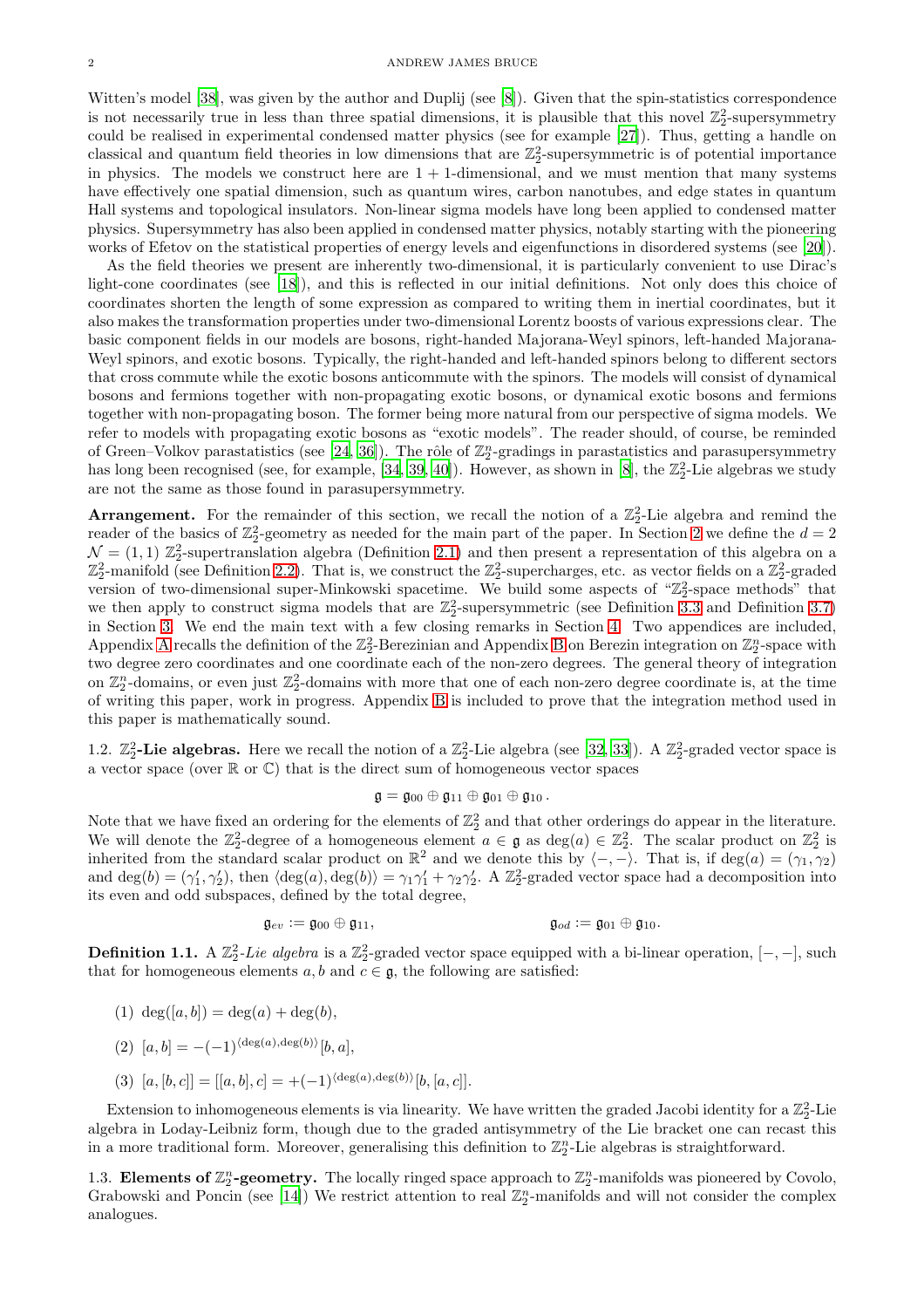**Definition 1.2** ([\[14](#page-12-7)]). A *locally*  $\mathbb{Z}_2^n$ -ringed space,  $n \in \mathbb{N} \setminus \{0\}$ , is a pair  $S := (|S|, \mathcal{O}_S)$  where  $|S|$  is a secondcountable Hausdorff topological space and a  $\mathcal{O}_S$  is a sheaf of  $\mathbb{Z}_2^n$ -graded,  $\mathbb{Z}_2^n$ -commutative associative unital R-algebras, such that the stalks  $\mathcal{O}_{S,p}$ ,  $p \in |S|$  are local rings.

Here,  $\mathbb{Z}_2^n$ -commutative means that any two sections  $a, b \in \mathcal{O}_S(|U|)$ ,  $|U| \subset |S|$  open, of homogeneous degree  $deg(a)$  and  $deg(b) \in \mathbb{Z}_2^n$ , respectively, commute with a Koszul sign rule defined by the standard scalar product

$$
ab = (-1)^{\langle \deg(a), \deg(b) \rangle} ba.
$$

We need to fix a convention on the order of elements in  $\mathbb{Z}_2^n$ , we do this filling in zeros from the left and ones from the right and then putting the elements with zero total degree at the front while keeping their relative order. For example, and pertinent for this paper, we order the elements of  $\mathbb{Z}_2^2$  as

$$
\mathbb{Z}_2^2 := \mathbb{Z}_2 \times \mathbb{Z}_2 = \{(0,0), (1,1), (0,1), (1,0)\},\
$$

which, of course, agrees with how we ordered the homogeneous subspaces of a  $\mathbb{Z}_2^2$ -graded vector space. A tuple  $\mathbf{q} = (q_1, q_2, \dots, q_N)$ , where  $N = 2^n - 1$  provides all the information about the non-zero degree coordinates, which we collectively write as  $\xi$ .

**Definition 1.3** ([\[14](#page-12-7)]). A (smooth)  $\mathbb{Z}_2^n$ -manifold of dimension  $p | q$  is a locally  $\mathbb{Z}_2^n$ -ringed space  $M := (|M|, \mathcal{O}_M)$ , which is locally isomorphic to the  $\mathbb{Z}_2^n$ -ringed space  $\mathbb{R}^{p|\mathbf{q}} := (\mathbb{R}^p, C_{\mathbb{R}^p}^{\infty}[[\xi]])$ . Here  $C_{\mathbb{R}^p}^{\infty}$  is the structure sheaf on the Euclidean space  $\mathbb{R}^p$ . Local sections of  $\mathbb{R}^{p|q}$  are formal power series in the  $\mathbb{Z}_2^n$ -graded variables  $\xi$  with smooth coefficients, i.e.,

$$
C^{\infty}(\mathcal{U}^p)[[\xi]] = \left\{ \sum_{\alpha \in \mathbb{N}^N} \xi^{\alpha} f_{\alpha} \mid f_{\alpha} \in C^{\infty}(\mathcal{U}^p) \right\},\,
$$

for any  $\mathcal{U}^p \subset \mathbb{R}^p$  open. *Morphisms* between  $\mathbb{Z}_2^n$ -manifolds are morphisms of  $\mathbb{Z}_2^n$ -ringed spaces, that is, pairs  $(\phi, \phi^*) : (M, \mathcal{O}_M) \to (N, \mathcal{O}_N)$  consisting of a continuous map  $\phi : |M| \to |N|$  and sheaf morphism  $\phi^*$ :  $\mathcal{O}_N(|V|) \to \mathcal{O}_M(\phi^{-1}(|V|)),$  where  $|V| \subset |N|$  is open.

Many of the standard results from the theory of supermanifolds generalise to  $\mathbb{Z}_2^n$ -manifolds (see [\[29](#page-13-12)] for an introduction to the theory of supermanifolds). For example, the topological space  $|M|$  comes with the structure of a smooth manifold of dimension p. Let M be a  $\mathbb{Z}_2^n$ -manifold, then an *open*  $\mathbb{Z}_2^n$ -submanifold of M is a  $\mathbb{Z}_2^n$ -manifold defined as

$$
U := (|U|, \mathcal{O}_{M, |U|}),
$$

where  $|U| \subseteq |M|$  is an open subset. From the definition of a  $\mathbb{Z}_2^n$ -manifold, we know that for 'small enough'  $|U|$ we have an isomorphism

$$
(\varphi, \varphi^*) : U \overset{\sim}{\to} \mathcal{U}^{p|q} .
$$

This local diffeomorphism allows the construction of a local coordinate system. We write the local coordinates as  $x^A = (x^{\mu}, \xi^i)$ . The commutation rules for these coordinates are given

$$
x^A x^B = (-1)^{\langle \deg(A), \deg(B) \rangle} x^B x^A.
$$

Changes of coordinates, i.e., different choices of the local isomorphisms, can be written (using standard abuses of notation) as  $x^{A'} = x^{A'}(x)$ , where we understand the changes of coordinates to respect the  $\mathbb{Z}_2^n$ -grading. Note that generically we have a formal power series rather than just polynomials. We will refer to global sections of the structure sheaf of a  $\mathbb{Z}_2^n$ -manifold as *functions* and employ the standard notation  $C^{\infty}(M) := \mathcal{O}_M(|M|)$ .

<span id="page-2-0"></span>**Example 1.4** ( $\mathbb{Z}_2^n$ -graded Cartesian spaces). Directly from the definition,  $\mathbb{R}^{p|\mathbf{q}} := (\mathbb{R}^p, C^{\infty}(\mathbb{R}^p)[[\xi]])$  is a  $\mathbb{Z}_2^n$ manifold. Global coordinates  $(x^{\mu}, \xi^{i})$  can be employed, where the coordinate map is just the identity. In this paper, we will only meet  $\mathbb{Z}_2^2$ -manifolds that are globally isomorphic to  $\mathbb{R}^{2|1,1,1}$ .

We have a *chart theorem* ([\[14,](#page-12-7) Theorem 7.10]) that allows us to uniquely extend morphisms between the local coordinate domains to morphisms of locally  $\mathbb{Z}_2^n$ -ringed spaces. That is, we can describe morphisms using local coordinates. Naturally, the  $\mathbb{Z}_2^n$ -degree of a coordinate must be preserved under the pull-back by a morphism.

A vector field on a  $\mathbb{Z}_2^n$ -manifold is a  $\mathbb{Z}_2^n$ -derivation of the global functions. Thus, a (homogeneous) vector field is a linear map  $X: C^{\infty}(M) \to C^{\infty}(M)$ , that satisfies the  $\mathbb{Z}_2^n$ -graded Leibniz rule

$$
X(fg) = X(f)g + (-1)^{\langle \deg(X), \deg(f) \rangle} fX(g),
$$

for any homogeneous f and not necessarily homogeneous  $g \in C^{\infty}(M)$ . It is easy to check that the space of vector fields has a (left)  $C^{\infty}(M)$ -module structure. We denote the module of vector fields as Vect(M). An arbitrary vector field can be 'localised' (see [\[15,](#page-12-8) Lemma 2.2]) in the sense that given  $|U| \subset |M|$  there always exists a unique derivation

$$
X|_{|U|} : \mathcal{O}_M(|U|) \to \mathcal{O}_M(|U|),
$$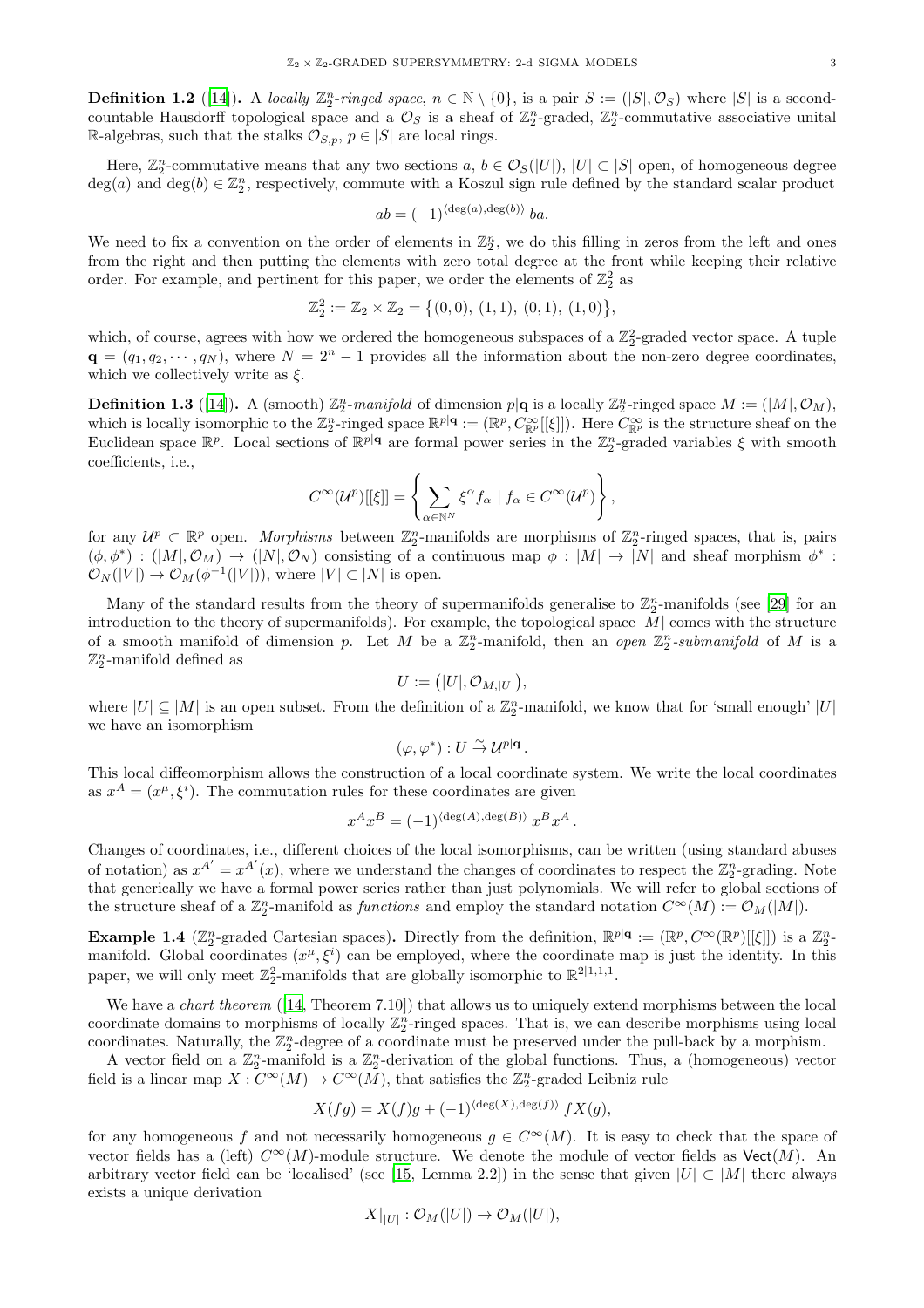such that  $X(f)|_{|U|} = X|_{|U|}(f_{|U|})$ . Because of this local property, it is clear that one has a sheaf of  $\mathcal{O}_M$ modules formed by the local derivations, this defines the *tangent sheaf* of a  $\mathbb{Z}_2^n$ -manifold (see [\[15,](#page-12-8) Definition 5.]). Moreover, this sheaf is locally free. Thus, we can always write a vector field locally as

$$
X = X^A(x) \frac{\partial}{\partial x^A},
$$

where the partial derivatives are defined as standard for the coordinates of degree zero and are defined algebraically for the remaining coordinates. We drop the explicit reference to the required restriction as is standard in differential geometry. The order of taking partial derivatives matters, but only up to sign factors,

$$
\frac{\partial}{\partial x^A} \frac{\partial}{\partial x^B} = (-1)^{\langle \deg(A), \deg(B) \rangle} \frac{\partial}{\partial x^B} \frac{\partial}{\partial x^A}.
$$

Under the  $(\mathbb{Z}_2^n$ -graded) commutator

$$
[X,Y] := X \circ Y - (-1)^{\langle \deg(X), \deg(Y) \rangle} Y \circ X,
$$

 $\mathsf{Vect}(M)$  becomes a  $\mathbb{Z}_2^n$ -Lie algebra (see [\[16,](#page-12-21) [32,](#page-13-10) [33\]](#page-13-11)). The grading and symmetry of the Lie bracket are clear, and one can directly check that the Jacobi identity

$$
[X,[Y,Z]] = [[X,Y],Z] + (-1)^{\langle \deg(X), \deg(Y) \rangle} [Y,[X,Z]],
$$

holds.

There are now many other technical results known about  $\mathbb{Z}_2^n$ -manifolds, most of which we will not require in the rest of this paper. The interested reader can consult [\[10,](#page-12-4) [11](#page-12-5), [12](#page-12-6)].

2. Two dimensional 
$$
\mathcal{N} = (1|1) \mathbb{Z}_2^2
$$
-Minkowski spacetime

<span id="page-3-1"></span><span id="page-3-0"></span>2.1. The  $\mathbb{Z}_2^2$ -graded supertranslation algebra. Following our earlier work [\[7](#page-12-3)], we propose the following  $\mathbb{Z}_2^2$ -Lie algebra as the starting place for our constructions.

<span id="page-3-3"></span>**Definition 2.1.** The  $\mathbb{Z}_2 \times \mathbb{Z}_2$ -graded,  $d = 2$ ,  $\mathcal{N} = (1,1)$  supertranslation algebra is the  $\mathbb{Z}_2^2$ -Lie algebra with 5 generators with the following assigned degrees

$$
\{\underbrace{P_-}_{(0,0)}, \underbrace{P_+}_{(0,0)}, \underbrace{Z_{-+}}_{(1,1)}, \underbrace{Q_-}_{(0,1)}, \underbrace{Q_+}_{(1,0)}\},
$$

where they are assumed to transform under 2-d Lorentz boosts (here  $\beta$  is the rapidity) as

$$
P_{-} \mapsto e^{\beta} P_{-},
$$
  
\n
$$
Z_{-+} \mapsto Z_{-+}.
$$
  
\n
$$
Q_{-} \mapsto e^{\frac{1}{2}\beta} Q_{-},
$$
  
\n
$$
Q_{+} \mapsto e^{-\frac{1}{2}\beta} Q_{+},
$$
  
\n
$$
Q_{+} \mapsto e^{-\frac{1}{2}\beta} Q_{+},
$$

with the non-vanishing  $\mathbb{Z}_2 \times \mathbb{Z}_2$ -graded Lie brackets

$$
[Q_-,Q_-]=P_-, \qquad \qquad [Q_+,Q_+]=P_+, \qquad \qquad [Q_-,Q_+]=Z_-.
$$

This definition has been chosen to exploit light-cone coordinates and to easily identify the action of Lorentz boosts on various expressions later in this paper. In all, we see that the generators consist of a pair of righthanded and left-handed vectors, a pair of right-handed and left-handed Majorana–Weyl spinors and a Lorentz scalar. It is a direct exercise to check that the appropriately graded Jacobi identity holds. For brevity, we will refer to the Z 2 2 *-supertranslation algebra*.

<span id="page-3-2"></span>2.2. A  $\mathbb{Z}_2^2$ -graded Cartesian space realisation. One could use the Baker–Campbell–Hausdorff formula to formally 'integrate' the  $\mathbb{Z}_2^2$ -Lie algebra structure to obtain a  $\mathbb{Z}_2^2$ -Lie group, i.e., a group object in the category of  $\mathbb{Z}_2^2$ -manifolds (for group objects in a category see [\[28](#page-13-13)]). To do this carefully, just as in the standard supercase, one requires the use of the functor of points or  $\Lambda$ -points (see [\[12\]](#page-12-6)). At the time of writing this paper,  $\mathbb{Z}_2^2$ -Lie groups remain almost completely unexplored. However, here we can make an educated postulate of the required  $\mathbb{Z}_2^2$ -space (see Example [1.4\)](#page-2-0).

<span id="page-3-4"></span>**Definition 2.2.** The  $\mathbb{Z}_2^2$ -manifold that comes equipped with global coordinate systems of the form

$$
\{\underbrace{x^{-}}_{(0,0)}, \underbrace{x^{+}}_{(0,0)}, \underbrace{z}_{(1,1)}, \underbrace{\theta_{-}}_{(0,1)}, \underbrace{\theta_{+}}_{(1,0)}\},
$$

will be referred to as  $d = 2$ ,  $\mathcal{N} = (1, 1)$   $\mathbb{Z}_2^2$ -*Minkowski spacetime* and shall be denoted as  $\mathcal{M}_2^{(1,1)}$ .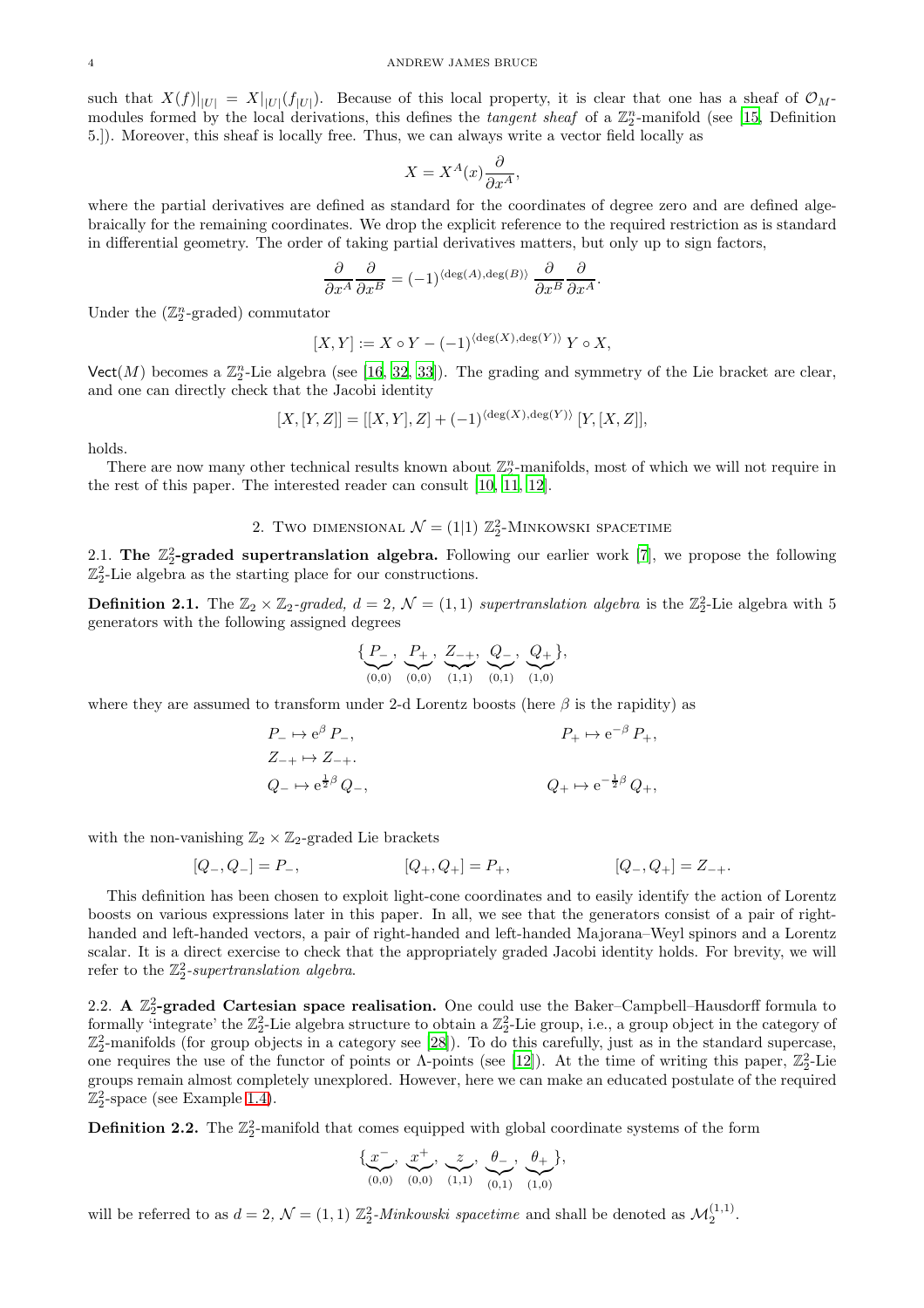Clearly, from the definition  $\mathcal{M}_2^{(1,1)} \cong \mathbb{R}^{2|1,1,1} = (\mathbb{R}^2, C_{\mathbb{R}^2}^\infty[[z,\theta_-, \theta_+]]).$  Under Lorentz boosts these coordinate transform as

(2.1) 
$$
x^{-} \mapsto e^{-\beta} x^{-}, \qquad x^{+} \mapsto e^{\beta} x^{+},
$$

$$
z \mapsto z, \qquad \theta_{-} \mapsto e^{-\frac{1}{2}\beta} \theta_{-}, \qquad \theta_{+} \mapsto e^{\frac{1}{2}\beta} \theta_{+},
$$

<span id="page-4-3"></span>again,  $\beta$  is the rapidity. Thus, the underlying reduced manifold is two-dimensional Minkowski spacetime, here explicitly given in light-cone coordinates. For brevity, we will refer to  $\mathbb{Z}_2^2$ -*Minkowski spacetime*.

The following vector fields form a representation of the  $\mathbb{Z}_2^2$ -supertranslation algebra (see Definition [2.1\)](#page-3-3)

(2.2) 
$$
P_{-} = \frac{\partial}{\partial x^{-}},
$$

$$
Z_{-+} = \frac{\partial}{\partial z}.
$$

$$
Q_{-} = \frac{\partial}{\partial \theta_{-}} + \frac{1}{2}\theta_{-}\frac{\partial}{\partial x^{-}} - \frac{1}{2}\theta_{+}\frac{\partial}{\partial z},
$$

$$
Q_{+} = \frac{\partial}{\partial \theta_{+}} + \frac{1}{2}\theta_{+}\frac{\partial}{\partial x^{+}} + \frac{1}{2}\theta_{-}\frac{\partial}{\partial z}.
$$

The reader can easily verify that these vector fields have the right transformation properties under a Lorentz boost.

The  $\mathbb{Z}_2^2$ -supertranslations acting on  $\mathcal{M}_2^{(1,1)}$  are parametrised by

$$
\{\underbrace{\lambda^{-}}_{(0,0)}, \underbrace{\lambda^{+}}_{(0,0)}, \underbrace{\mu}_{(1,1)}, \underbrace{\epsilon_{-}}_{(0,1)}, \underbrace{\epsilon_{+}}_{(1,0)}\},
$$

and are explicitly given by

$$
x^{-} \mapsto x^{-} + \lambda^{-} + \frac{1}{2} \epsilon_{-} \theta_{-},
$$
  
\n
$$
z \mapsto z' = z + \mu + \frac{1}{2} (\epsilon_{+} \theta_{-} - \epsilon_{-} \theta_{+}),
$$
  
\n
$$
\theta_{+} \mapsto \theta_{+} + \epsilon_{+}.
$$
  
\n(2.3) 
$$
\theta_{+} \mapsto \theta_{+} + \epsilon_{+}.
$$

<span id="page-4-2"></span>

**Remark 2.3.** The  $\mathbb{Z}_2^2$ -manifold constructed here should be compared with Tolstoy's  $\mathbb{Z}_2^2$ -graded spacetimes, see [\[35](#page-13-2)]. The key difference is that our coordinates on the underlying Minkowski spacetime are of degree  $(0,0)$  as where Tolstoy considers coordinates of degree  $(1, 1)$ .

<span id="page-4-0"></span>2.3. Integration on  $\mathcal{M}_2^{(1,1)}$  and the invariance of the coordinate volume. Integration on general  $\mathbb{Z}_2^n$ manifolds is still very much work in progress. However, the situation for low dimensional  $\mathbb{Z}_2^2$ -domains is understood (see [\[31](#page-13-14)]). We will present the details of the soundness of the definition of the Berezin integral in Appendix [B.](#page-13-1) Here we give the definition and prove that the coordinate Berezin volume is well-behaved with respect to Lorentz boost and  $\mathbb{Z}_2^2$ -supertranslations. Two-dimensional Minkowski spacetime is orientable and we will assume without further reference, that an orientation has been chosen.

An *integrable Berezin section* on  $\mathcal{M}_2^{(1,1)}$  is a compactly supported Berezin section (not necessarily homogeneous)

$$
\sigma(x^-, x^+, z, \theta_-, \theta_+) = \mathcal{D}[x^-, x^+, z, \theta_-, \theta_+, ]\,\sigma(x^-, x^+, z, \theta_-, \theta_+),
$$

such that there is no term of the form  $z \sigma_z(x^-, x^+)$  in the function<sup>[1](#page-4-1)</sup>  $\sigma(x^-, x^+, z, \theta_-, \theta_+)$ . Here  $D[x^-, x^+, z, \theta_-, \theta_+]$ is the *coordinate Berezin volume* and transforms under general coordinate changes as

$$
D'[x'^-, x'^+, z', \theta'_-, \theta'_+] = D[x^-, x^+, z', \theta_-, \theta_+] \mathbb{Z}_2^2 \text{Ber}\left(\frac{\partial(x'^-, x'^+, z', \theta'_-, \theta'_+)}{\partial(x^-, x^+, z, \theta_-, \theta_+)}\right),
$$

where  $\mathbb{Z}_2^2$  Ber is the  $\mathbb{Z}_2^2$ -graded generalisation of the Berezinian (see [\[13](#page-12-22), [16,](#page-12-21) [31\]](#page-13-14) for further details). There is some slight abuse of notation here, as in general, we need not assume that the 'primed' coordinates on the reduced manifold are light-cone coordinates. We will, by convention, take the coordinate Berezin volume to carry  $\mathbb{Z}_2^2$ -degree  $(0,0)$ . Other conventions are possible.

The *Berezin integral* of  $\sigma$  is then defined as

$$
\int_{\mathcal{M}_2^{(1,1)}} \sigma := \int_{\mathcal{M}_2^{(1,1)}} D[x^-, x^+, z, \theta^-, \theta^+] \left( \sigma(x^-, x^+) + \theta^- \sigma_+(x^-, x^+) + \theta_+ \sigma_-(x^-, x^+) \right. \n+ \theta_- \theta_+ \sigma_{+-}(x^-, x^+) + \mathcal{O}(z) \n= \int_{\mathbb{R}^2} dx^+ dx^- \sigma_{+-}(x^-, x^+).
$$

<span id="page-4-1"></span><sup>&</sup>lt;sup>1</sup>or more generally the  $\mathbb{Z}_2^2$ -superfield, see Subsection [2.5.](#page-6-0)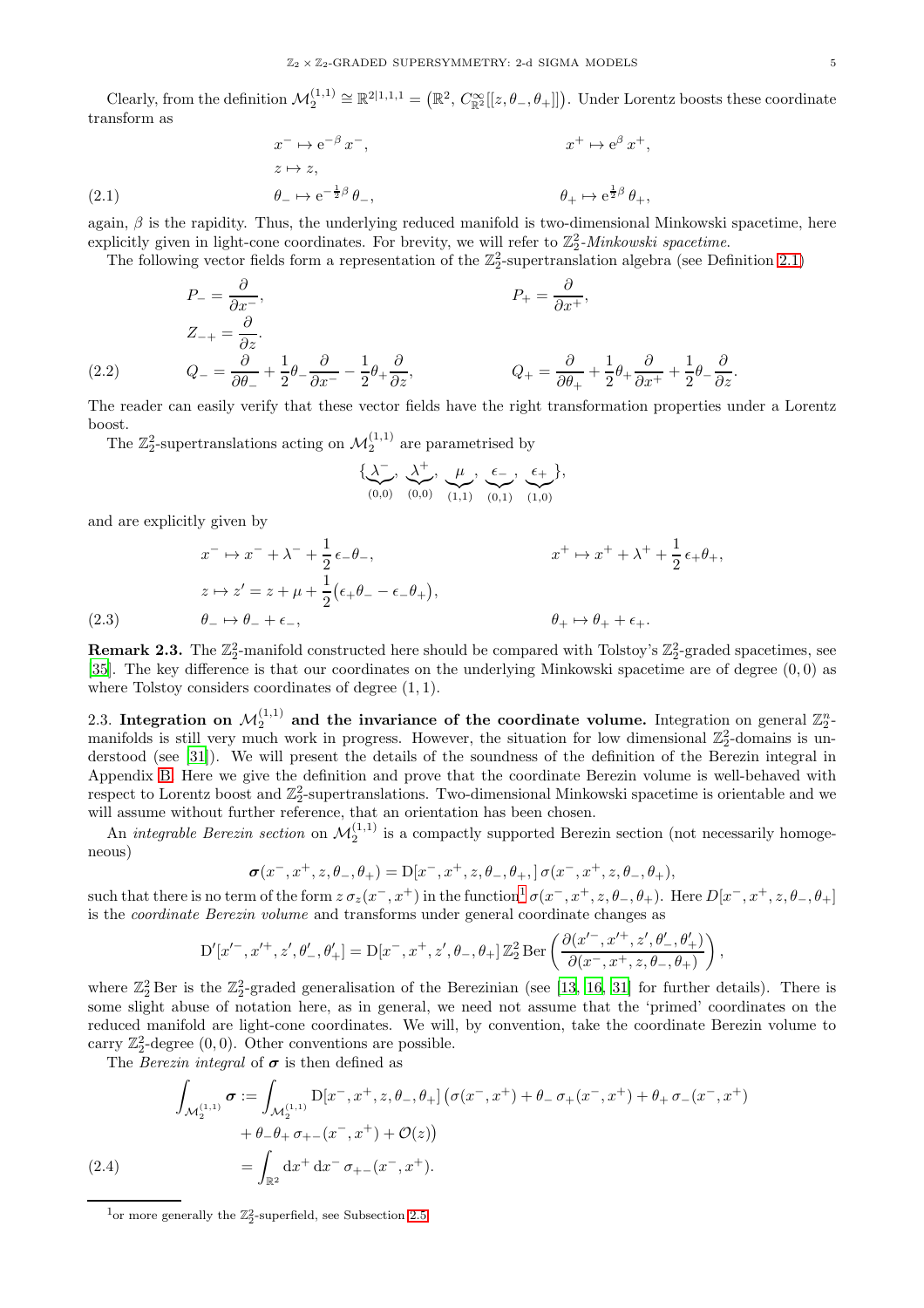The final integral over  $\mathbb{R}^2$  is well-defined as we have taken all the components of an integrable Berezin density to be compactly supported. In particular,  $\sigma_{+-}$  is compactly supported. Note that to be consistent, we take the symbol  $\int_{\mathcal{M}_2^{(1,1)}}$  to carry  $\mathbb{Z}_2^2$ -degree  $(1,1)$ .

As we will not consider general coordinate transformations in this paper, we will not need to be more explicit here with the  $\mathbb{Z}_2^2$ -Berezinian and we simply point the interested reader to the literature and Appendix [A.](#page-13-0) However, we will show that the coordinate Berezin volume is invariant under (infinitesimal)  $\mathbb{Z}_2^2$ -supertranslations. To do this we will use the generalisation of Liouville's formula.

<span id="page-5-2"></span>**Proposition 2.4.** The coordinate Berezin volume on  $\mathcal{M}_2^{(1,1)}$  is invariant under  $\mathbb{Z}_2^2$ -supertranslations and Lorentz *boosts.*

*Proof.* To show that  $D[x^-, x^+, z, \theta_-, \theta_+]$  is invariant we explicitly evaluate the  $\mathbb{Z}_2^2$ -Berezinian of the required Jacobi matrix and show that it is equal to 1. First, for the  $\mathbb{Z}_2^2$ -supertranslations [\(2.3\)](#page-4-2)

$$
J_S = \begin{pmatrix} 1 & 0 & 0 & -\frac{1}{2}\epsilon_{-} & 0 \\ 0 & 1 & 0 & 0 & -\frac{1}{2}\epsilon_{+} \\ 0 & 0 & 1 & \frac{1}{2}\epsilon_{+} & -\frac{1}{2}\epsilon_{-} \\ 0 & 0 & 0 & 1 & 0 \\ 0 & 0 & 0 & 0 & 1 \end{pmatrix}
$$
  
= 
$$
\begin{pmatrix} 1 & 0 & 0 & 0 & 0 \\ 0 & 1 & 0 & 0 & 0 \\ 0 & 0 & 1 & 0 & 0 \\ 0 & 0 & 1 & 0 & 0 \\ 0 & 0 & 0 & 1 & 0 \end{pmatrix} + \begin{pmatrix} 0 & 0 & 0 & -\frac{1}{2}\epsilon_{-} & 0 \\ 0 & 0 & 0 & 0 & 0 \\ 0 & 0 & 0 & 0 & -\frac{1}{2}\epsilon_{-} \\ 0 & 0 & 0 & 0 & 0 \end{pmatrix} + \begin{pmatrix} 0 & 0 & 0 & 0 & 0 \\ 0 & 0 & 0 & 0 & -\frac{1}{2}\epsilon_{+} \\ 0 & 0 & 0 & 0 & -\frac{1}{2}\epsilon_{+} & 0 \\ 0 & 0 & 0 & 0 & 0 & 0 \\ 0 & 0 & 0 & 0 & 0 & 0 \end{pmatrix}.
$$

Thus, we write  $J_S = \mathbb{1}_{5\times 5} + A_- + A_+$ , noting that the matrices  $A_-$  and  $A_+$  are infinitesimal. Thus, we can use the relation between the  $\mathbb{Z}_2^2$ -Berezinian and the  $\mathbb{Z}_2^2$ -trace (see [\[16,](#page-12-21) Section 6]) to deduce that

$$
\mathbb{Z}_2^2 \operatorname{Ber}(J_S) = 1 + \mathbb{Z}_2^2 \operatorname{tr}(A_-) + \mathbb{Z}_2^2 \operatorname{tr}(A_-) = 1,
$$

as the  $\mathbb{Z}_2^2$ -graded trace is essentially the sum of  $\pm$  the diagonal entries (see [\[16](#page-12-21), Section 2]). Thus, the coordinate Berezin volume is invariant under  $\mathbb{Z}_2^2$ -supertranslations. As for Lorentz boosts [\(2.1\)](#page-4-3), the Jacobi matrix is

$$
J_L = \begin{pmatrix} e^{-\beta} & 0 & 0 & 0 & 0 \\ 0 & e^{\beta} & 0 & 0 & 0 \\ 0 & 0 & 1 & 0 & 0 \\ 0 & 0 & 0 & e^{-\frac{1}{2}\beta} & 0 \\ 0 & 0 & 0 & 0 & e^{\frac{1}{2}\beta} \end{pmatrix}
$$

.

As the  $\mathbb{Z}_2^2$ -Berezinian of a diagonal matrix is just the product of the diagonal entries we see that  $\mathbb{Z}_2^2 \text{Ber}(J_L) = 1$ (this follows from the definition, see [\[16\]](#page-12-21)). Thus, the coordinate Berezin volume is invariant under Lorentz  $\Box$ boosts.

<span id="page-5-0"></span>2.4. The Covariant Derivatives. In standard supersymmetry, the origin of the SUSY covariant derivatives is the fact that the partial derivatives for the odd coordinates of superspace are not invariant under supertranslations. The same is true in the current situation and it is easy enough to see that the required  $\mathbb{Z}_2^2$ -SUSY *covariant derivatives* on  $\mathcal{M}_2^{(1,1)}$  are

<span id="page-5-1"></span>(2.5) 
$$
D_{-} = \frac{\partial}{\partial \theta_{-}} - \frac{1}{2} \theta_{-} \frac{\partial}{\partial x^{+}} + \frac{1}{2} \theta_{+} \frac{\partial}{\partial z}, \qquad D_{+} = \frac{\partial}{\partial \theta_{+}} - \frac{1}{2} \theta_{+} \frac{\partial}{\partial x^{+}} - \frac{1}{2} \theta_{-} \frac{\partial}{\partial z}.
$$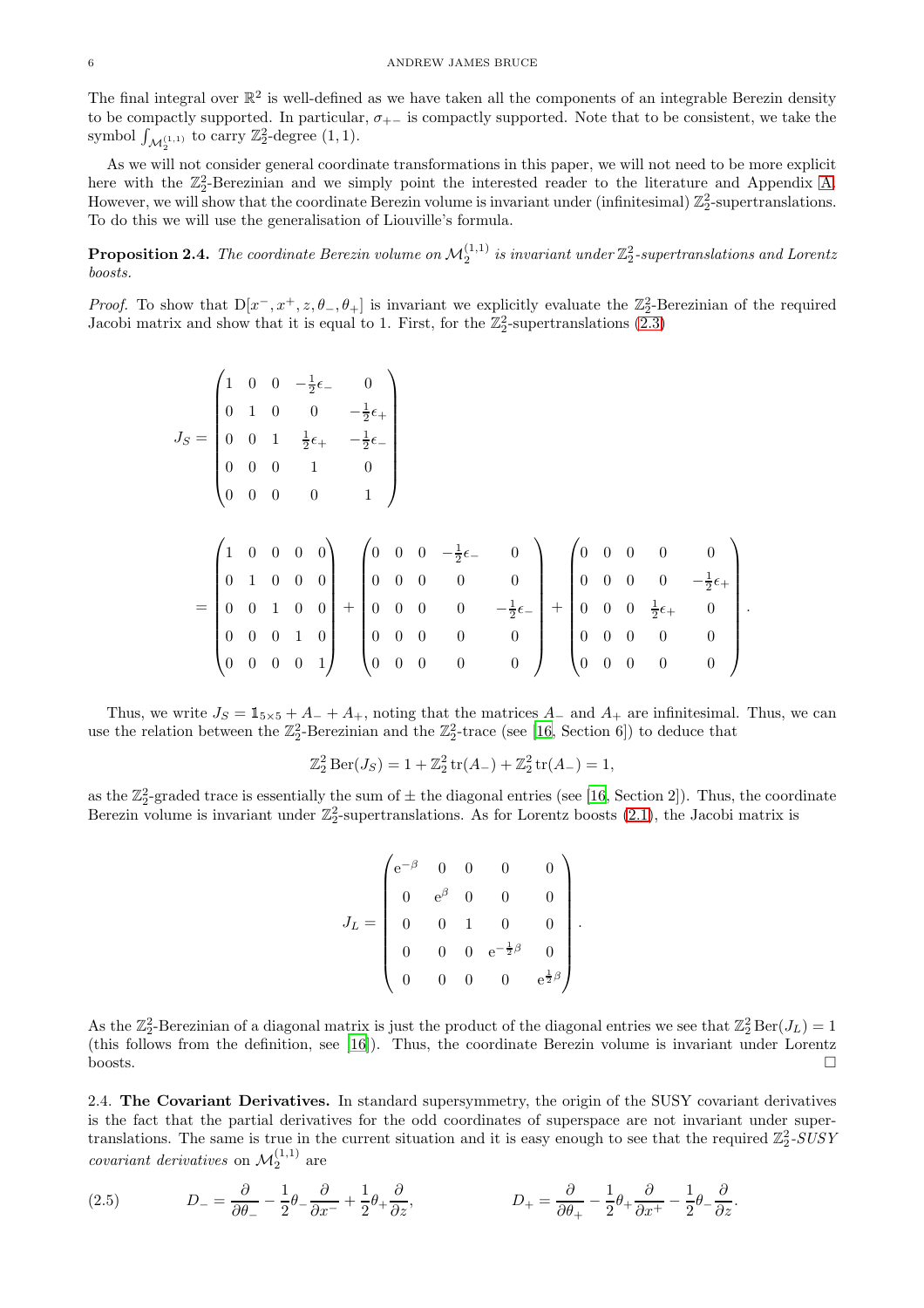Direct calculation gives the expected results

$$
[D_-, D_-] = -P_-,
$$
  
\n
$$
[D_+, D_+] = -P_+,
$$
  
\n
$$
[D_-, D_+] = -Z_{-+},
$$

and, as a covariant derivative, we have

$$
[D_-, Q_-] = [D_-, Q_+] = 0,
$$
  

$$
[D_+, Q_-] = [D_+, Q_+] = 0.
$$

<span id="page-6-0"></span>2.5. Scalar  $\mathbb{Z}_2^2$ -superfields. By scalar, we will mean a Lorentz scalar with respect to 2-dimensional Lorentz boosts of the source. A  $\mathbb{Z}_2^2$ -superfield is a map

$$
\Phi: \mathcal{M}_2^{(1,1)} \longrightarrow M,
$$

where M is a smooth manifold, or more generally a  $\mathbb{Z}_2^2$ -manifold, or possibly some other "space" for which we can make sense of maps. Note that we take all maps and not just those that preserve the  $\mathbb{Z}_2^2$ -degree. To make this precise, we need the internal homs, however, we will work formally as is customary in physics. The interested reader can consult Lledo [\[26](#page-13-15)] for details of the standard supercase. That is, we will allow ourselves the luxury of allowing external parameters that carry non-trivial  $\mathbb{Z}_2^2$ -degree. Let us fix some finite-dimensional smooth manifold M, and consider an open  $U \subset M$  "small enough" so that we can employ local coordinates  $y^a$ . Then we write (with the standard abuses of notation)

$$
\Phi^* y^a = \Phi^a(x^-, x^+, z, \theta_-, \theta_+).
$$

We will avoid global issues in this paper and just remark that any map  $\Phi$  has such local representative and that a family of such local maps can be glued together to form a global map.

We will take the  $\mathbb{Z}_2^2$ -superfield to be a scalar with respect to the 2-d Lorentz transformations. Moreover, because we have taken the target to be a manifold, the  $\mathbb{Z}_2^2$ -superfields we consider here are  $\mathbb{Z}_2^2$ -degree zero. Then to first order in z,

<span id="page-6-1"></span>
$$
\Phi^{a}(x^{-}, x^{+}, z, \theta_{-}, \theta_{+}) = X^{a}(x^{-}, x^{+}) + \theta_{-} \psi_{+}^{a}(x^{-}, x^{+}) + \theta_{+} \psi_{-}^{a}(x^{-}, x^{+}) + \theta_{-} \theta_{+} F_{+-}^{a}(x^{-}, x^{+}) + zG^{a}(x^{-}, x^{+}) + z\theta_{-} \chi_{+}^{a}(x^{-}, x^{+}) + z\theta_{+} \chi_{-}^{a}(x^{-}, x^{+}) + z\theta_{-} \theta_{+} Y_{+-}^{a}(x^{-}, x^{+}) + \mathcal{O}(z^{2}).
$$
\n(2.6)

In general, we have a formal power series in  $z$ , that is, we have an infinite number of component fields. However, for our later purposes, it is sufficient to truncate to expressions being at most linear in  $z$ . Then first four types of fields in a multiplet are

$$
\left(\underbrace{X^a}_{(0,0)}, \underbrace{F^d_{+-}}_{(1,1)}, \underbrace{\psi^b_{+}}_{(0,1)}, \underbrace{\psi^c_{-}}_{(1,0)}\right).
$$

For the  $\mathbb{Z}_2^2$ -superfield to be a Lorentz scalar we require that, under Lorentz boosts

$$
\psi^b_+ \mapsto e^{\frac{1}{2}\beta} \psi^b_+, \qquad \psi^c_- \mapsto e^{-\frac{1}{2}\beta} \psi^c_-,
$$

while  $X^a$  and  $F^b_{+-}$  are Lorentz scalars. That is we have bosons, exotic boson that anticommute with the fermions while commuting with the bosons, and left-handed and right-handed fermions that mutually commute. More correctly, one should speak of  $\mathbb{Z}_2^2$ -commutativity.

The next four components are (ordered via  $\mathbb{Z}_2^2$ -degree)

$$
\left(\underbrace{Y^e_{+-}},\underbrace{G^h}_{(1,1)},\underbrace{\chi^f_{-}},\underbrace{\chi^g_{+}}_{(0,1)},\underbrace{\chi^g_{+}}_{(1,0)}\right).
$$

Again we have bosons, exotic bosons, and mutually commuting left-handed and right-handed fermions.

**Remark 2.5.** It is also possible to consider  $\mathbb{Z}_2^2$ -superfields that transform non-trivially under Lorentz boosts. For example, spinor-valued maps can be made sense of. Moreover,  $\mathbb{Z}_2^2$ -superfields that carry a non-zero  $\mathbb{Z}_2^2$ -degree are also possible and will be considered later.

We define the action of  $\mathbb{Z}_2^2$ -supertranslations on a  $\mathbb{Z}_2^2$ -superfield via the Lie derivative. Specifically, the  $\mathbb{Z}_2^2$ supersymmetry transformations are defined as  $\delta \Phi^a := (\epsilon_- Q_- + \epsilon_+ Q_+) \Phi^a$ . Then, to lowest order in the field, the component form of  $\mathbb{Z}_2^2$ -supersymmetry is given by

(2.7) 
$$
\delta X^{a} \approx \epsilon_{-} \psi_{+}^{a} + \epsilon_{+} \psi_{-}^{a}, \qquad \delta F_{+-}^{b} \approx -\frac{1}{2} (\epsilon_{-} \partial_{-} \psi_{-}^{b} + \epsilon_{+} \partial_{+} \psi_{+}^{b}),
$$

$$
\delta \psi_{+}^{c} \approx -\epsilon_{-} \frac{1}{2} \partial_{-} X^{c} + \epsilon_{+} F_{+-}^{c}, \qquad \delta \psi_{-}^{d} \approx -\epsilon_{+} \frac{1}{2} \partial_{+} X^{d} + \epsilon_{-} F_{+-}^{d},
$$

<span id="page-6-2"></span>where we have used the shorthand  $\partial_{-} = \frac{\partial}{\partial x^{-}}$  and  $\partial_{+} = \frac{\partial}{\partial x^{+}}$ .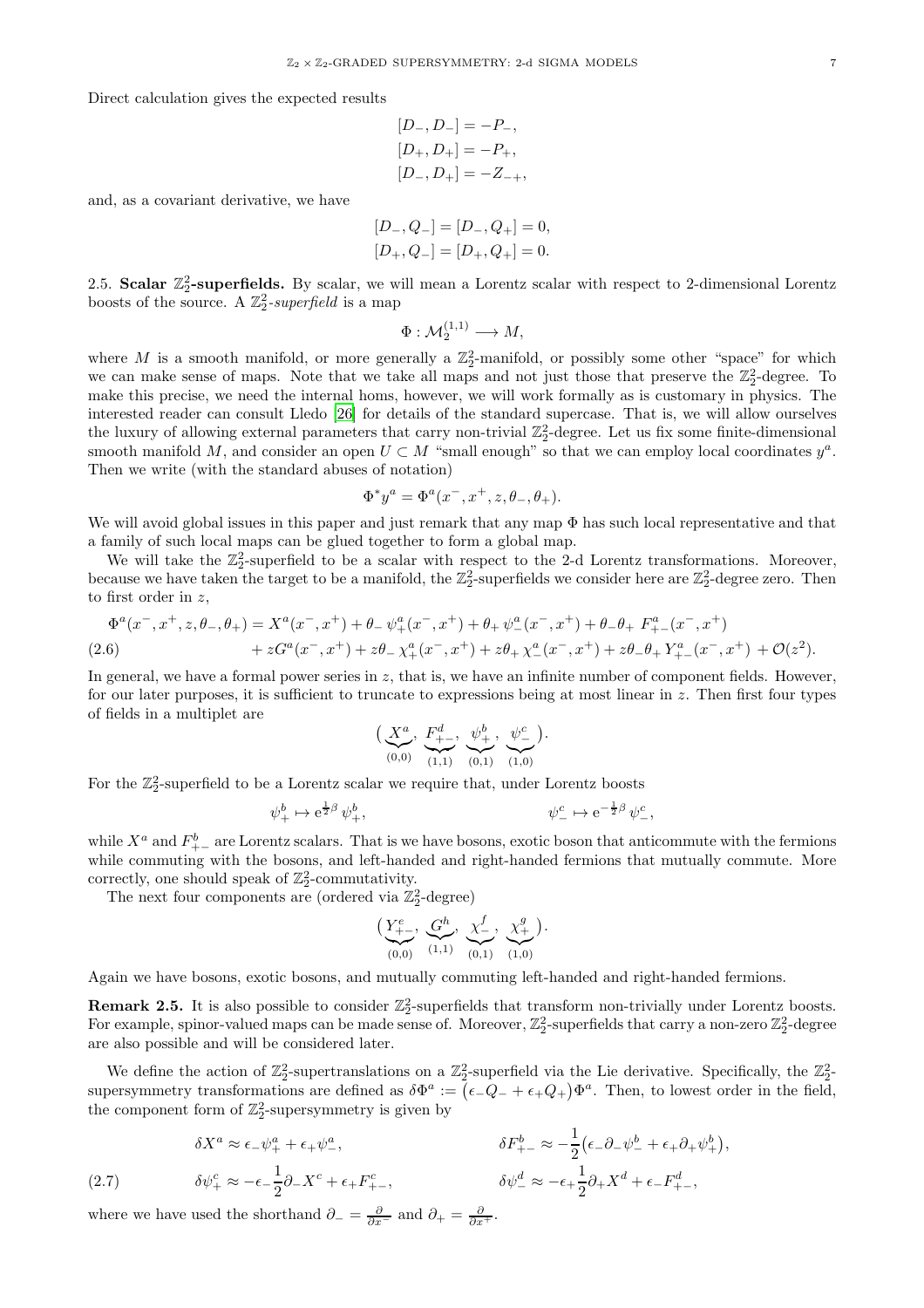**Lemma 2.6.** Let  $\Phi^a$  be a degree zero  $\mathbb{Z}_2^2$ -superfield (see [\(2.6\)](#page-6-1)), then

$$
D_{-}\Phi^{a} = \psi_{+}^{a} + \theta_{+}F_{+-}^{a} - \frac{1}{2}\theta_{-}\partial_{-}X^{a} - \frac{1}{2}\theta_{-}\theta_{+}\partial_{-}\psi_{-}^{a} + \frac{1}{2}\theta_{+}G^{a} + \frac{1}{2}\theta_{-}\theta_{+}\chi_{+}^{a} + \mathcal{O}(z),
$$
  
\n
$$
D_{+}\Phi^{b} = \psi_{-}^{b} + \theta_{-}F_{+-}^{b} - \frac{1}{2}\theta_{+}\partial_{+}X^{b} - \frac{1}{2}\theta_{-}\theta_{+}\partial_{+}\psi_{+}^{b} - \frac{1}{2}\theta_{+}G^{a} - \frac{1}{2}\theta_{-}\theta_{+}\chi_{-}^{b} + \mathcal{O}(z).
$$

<span id="page-7-0"></span>*Proof.* This follows from direct computation using  $(2.6)$  and  $(2.5)$ .

## 3.  $\mathbb{Z}_2 \times \mathbb{Z}_2$ -GRADED SIGMA MODELS

 $\Box$ 

 $\Box$ 

<span id="page-7-1"></span>3.1. Sigma models with non-propagating exotic bosons. We are now in a position to generalise supersymmetric sigma models to our double-graded setting. The target space we will take as  $n$ -dimensional Minkowski spacetime  $\mathcal{M}ink^n$ . A  $\mathbb{Z}_2^2$ -superfield is then a map  $\Phi: \mathcal{M}_2^{(1,1)} \to \mathcal{M}ink^n$ , and using coordinates  $y^a$  on the target we write  $\Phi^* y^a := \Phi^a(x^-, x^+, z, \theta_-, \theta_+).$  For any model to be well-defined, the Lagrangian Berezin section  $\mathcal{L}[\Phi] := D[x^-, x^+, z, \theta_- \theta_+] L(\Phi)$  needs to be an integrable Berezin section (see Subsection [2.3\)](#page-4-0). This means that the  $\mathbb{Z}_2^2$ -superfields in questions must be compactly supported, that is each of their components is compactly supported. Furthermore, the Lagrangian Berezin section must not contain a term of the form  $z L(x^2 - x^2)$ . This condition is independent of the coordinates chosen (see Appendix [B\)](#page-13-1). In light of Proposition [2.4](#page-5-2) and the form of the  $\mathbb{Z}_2^2$ -supertranslations, this condition is also  $\mathbb{Z}_2^2$ -supersymmetric. Depending on the exact form of the Lagrangian Berezin section, being integrable will place constraints on the  $\mathbb{Z}_2^2$ -superfields involved.

The most general action involving a scalar  $\mathbb{Z}_2^2$ -superfield is

$$
S[\Phi] := \int_{\mathcal{M}_2^{(1,1)}} \mathrm{D}[x^-, x^+, z, \theta_-, \theta_+] \, \mathcal{K}(\Phi, D_- \Phi, D_+ \Phi),
$$

where  $\mathcal{K}(\Phi, D_-\Phi, D_+\Phi)$  has to be a Lorentz scalar and of degree (1, 1). We specialise to specific actions. The simplest Lagrangian Berezin section that is second-order in the covariant derivatives, with a degree  $(1,1)$ Lagrangian is

$$
D[x^-,x^+,z,\theta_-,\theta_+] D_-\Phi^a D_+\Phi^b \eta_{ba}.
$$

Being integrable means that the  $\mathbb{Z}_2^2$ -superfield (see [\(2.6\)](#page-6-1)) cannot contain the terms  $z\theta_-\chi^a_+$  and  $z\theta_+\chi^a_-$ . Later we wish to add interactions and so we will insist that the  $\mathbb{Z}_2^2$ -superfield does not contain the term  $zG^a$  either. For example, the quadratic potential  $\frac{1}{2} \Phi^a \Phi^b \eta_{ba}$  would contain the term  $z X^a G^b \eta_{ba}$  and so cannot be integrable.

**Definition 3.1.** Let M be a smooth manifold and let  $\Phi : \mathcal{M}_2^{(1,1)} \to M$  be a (scalar)  $\mathbb{Z}_2^2$ -superfield. Then  $\Phi$  is said to be *z*-constrained if and only if its representative  $\Phi^a(x^-, x^+, z, \theta_-, \theta_+)$  (see [\(2.6\)](#page-6-1)) does not contain the terms  $z\theta_-\chi^a_+(x^-,x^+), z\theta_+\chi^a_-(x^-,x^+),$  and  $zG^a(x^-,x^+)$ .

**Remark 3.2.** A small modification of the proof of Proposition [B.4](#page-14-0) shows that being  $z$ -constrained is independent of the choice of coordinates on the source. However, we will *not* concern ourselves here with general coordinate transformations on the source.

<span id="page-7-2"></span>**Definition 3.3.** Let  $\mathcal{M}ink^n$  be *n*-dimensional Minkowski spacetime, and let  $\Phi \in \underline{\mathsf{Hom}}_c(\mathcal{M}_2^{(1,1)},\mathcal{M}ink^n)$  be a z-constrained  $\mathbb{Z}_2^2$ -superfield with compact support. Then the  $\mathbb{Z}_2^2$ -graded linear sigma model action is

$$
S_0[\Phi] := \int_{\mathcal{M}_2^{(1,1)}} D[x^-, x^+, z, \theta_-, \theta_+] D_- \Phi^a D_+ \Phi^b \eta_{ba}.
$$

Remark 3.4. For simplicity, we have not included a potential term and so exclude Landau–Ginsburg type models from our discussion for the moment.

<span id="page-7-3"></span>**Proposition 3.5.** The  $\mathbb{Z}_2^2$ -graded linear sigma model action is well-defined.

*Proof.* This is clear from the preceding discussion, principally that the Lagrangian Berezin section is integrable, i.e., there is no  $zL(x^-, x^+)$  term in the integrand and all the fields involved have compact support.

**Theorem 3.6.** The  $\mathbb{Z}_2^2$ -graded linear sigma model action is invariant under  $\mathbb{Z}_2^2$ -supertranslations (see [\(2.3\)](#page-4-2)).

*Proof.* The Lagrangian is built from  $D_-\Phi^a$  and  $D_+\Phi^b$ , both of which by construction are invariant under  $\mathbb{Z}_2^2$ supertranslations. We have already shown that the coordinate volume is invariant, Proposition [2.4.](#page-5-2) Thus, the action is invariant.

We now proceed to present the component form of this action. We only need to keep track of the  $\theta_-\theta_+$  terms due to how the Berezin integral is defined. Thus, a quick calculation shows that

$$
D_-\Phi^a D_+\Phi^b \eta_{ba} \approx \theta_-\theta_+\left(\frac{1}{4}(\partial_-X^a\partial_+X^b)\eta_{ba}+\frac{1}{2}(\psi_+^a\partial_+\psi_+^b)\eta_{ba}+\frac{1}{2}(\psi_-^a\partial_-\psi_-^b)\eta_{ba}-F_{+-}^aF_{+-}^b\eta_{ba}\right).
$$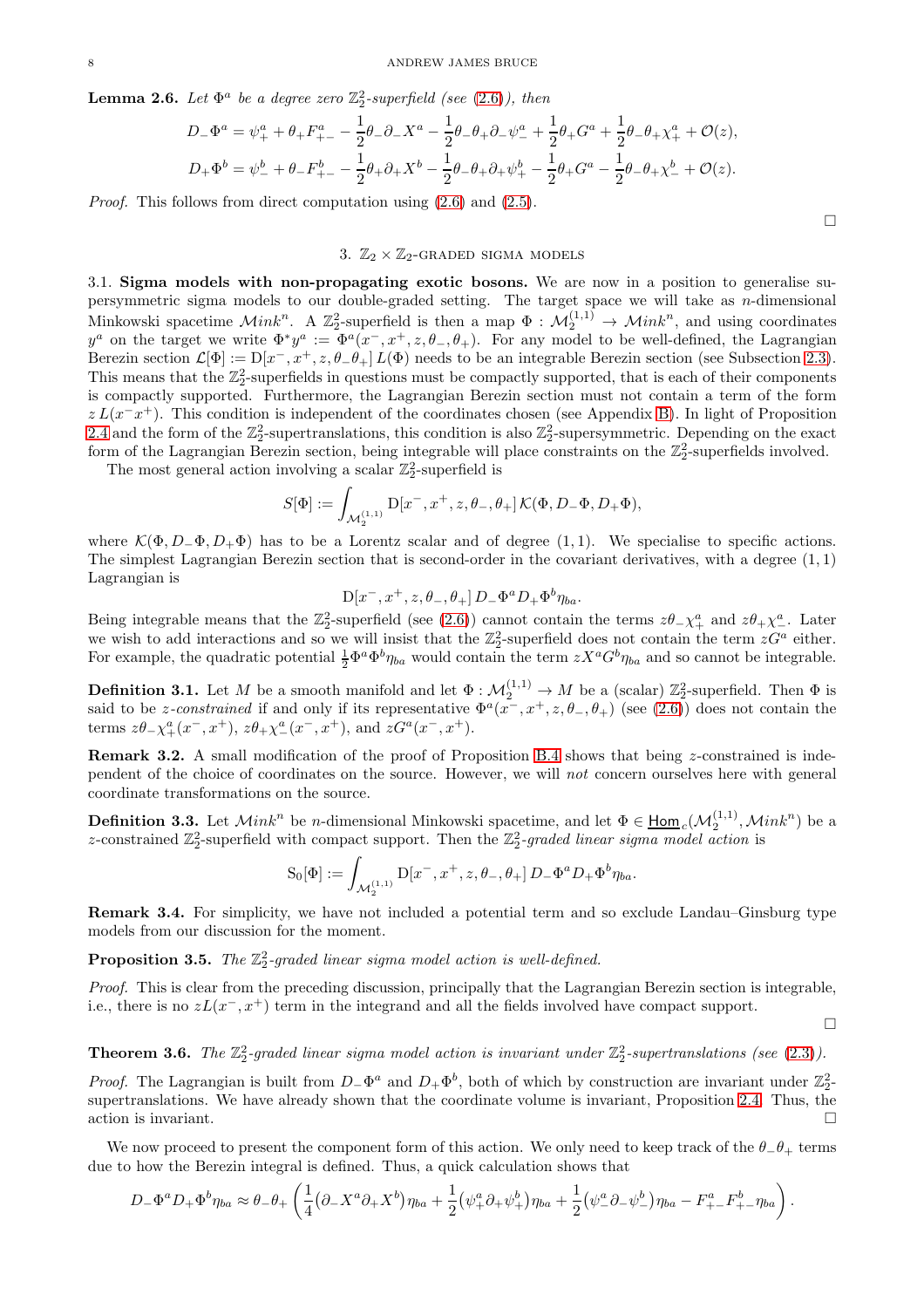Hence the component form of this action is

$$
S_0 = \int_{\mathbb{R}^2} dx^{-} dx^{+} \left( \frac{1}{4} (\partial_{-} X^a \partial_{+} X^b) \eta_{ba} + \frac{1}{2} (\psi_{+}^a \partial_{+} \psi_{+}^b) \eta_{ba} + \frac{1}{2} (\psi_{-}^a \partial_{-} \psi_{-}^b) \eta_{ba} - F_{+-}^a F_{+-}^b \eta_{ba} \right)
$$

which is a massless Wess–Zumino type model (see [\[37\]](#page-13-16)) in 2-d with an axillary field (in light-cone coordinates). This action is invariant under the  $\mathbb{Z}_2^2$ -supersymmetries [\(2.7\)](#page-6-2). Note that as we have insisted on using z-constrained  $\mathbb{Z}_2^2$ -superfields that  $\mathbb{Z}_2^2$ -supersymmetry does not mix component fields that are of order-zero in z with component fields of higher-order in z. Thus, the field content in this model is minimal. A direct calculation gives the expected equations of motion for the component fields

<span id="page-8-2"></span>(3.1) 
$$
\begin{aligned}\n\partial_-\partial_+ X^a &= 0, & F_{-+}^b &= 0, \\
\partial_+\psi_+^c &= 0, & \partial_-\psi_-^d &= 0.\n\end{aligned}
$$

Alternatively, we can work directly with the  $\mathbb{Z}_2^2$  $\mathbb{Z}_2^2$  $\mathbb{Z}_2^2$ -space Euler–Lagrange equations<sup>2</sup>. For notational ease we define  $\Phi^a_\mp = D_\mp \Phi^a$ 

$$
D_{-}\left(\frac{\partial L}{\partial \Phi_{-}^{a}}\right) + D_{+}\left(\frac{\partial L}{\partial \Phi_{+}^{a}}\right) = D_{-}D_{+}\Phi^{a} + D_{+}D_{-}\Phi^{a} = 0.
$$

Expanding this out to lowest-order (remembering we have z-constrained  $\mathbb{Z}_2^2$ -superfields) yields

$$
2F_{-+}^a - \theta_+ \partial_+ \psi_+^a - \theta_- \partial_- \psi_-^a + \frac{1}{2}\theta_- \theta_+ \partial_+ \partial_- X^a = 0,
$$

and so we recover [\(3.1\)](#page-8-2).

We now extend the kind of sigma model we are studying by now allowing the target manifold to be a finite-dimensional (pseudo-)Riemannian manifold  $(M, g)$ . This leads to the following definition.

<span id="page-8-0"></span>**Definition 3.7.** Let  $(M, g)$  be an *n*-dimensional (pseudo-)Riemannian manifold, and let  $\Phi \in \underline{\mathsf{Hom}}_c(\mathcal{M}^{(1,1)}_2, M)$ be a z-constrained  $\mathbb{Z}_2^2$ -superfield with compact support. Then the  $\mathbb{Z}_2^2$ -graded non-linear sigma model action is

$$
S_0[\Phi] := \int_{\mathcal{M}_2^{(1,1)}} D[x^-, x^+, z, \theta_-, \theta_+] D_- \Phi^a D_+ \Phi^b g_{ba}(\Phi).
$$

**Theorem 3.8.** The  $\mathbb{Z}_2^2$ -graded non-linear sigma model action is well-defined and is invariant under  $\mathbb{Z}_2^2$ -supertranslations.

*Proof.* We break the proof up into the two statements. *Well-defined:* Taylor expanding the metric we see that  $g_{ba}(\Phi)$ ,

$$
g_{ba}(\Phi) = g_{ba}(X) + \theta_+ \psi_-^c \frac{\partial g_{ba}(X)}{\partial X^c} + \theta_- \psi_+^c \frac{\partial g_{ba}(X)}{\partial X^c} + \theta_- \theta_+ F^c_{+-} \frac{\partial g_{ba}(X)}{\partial X^c} + \theta_- \theta_+ \psi_+^c \psi_-^d \frac{\partial^2 g_{ba}(X)}{\partial X^d \partial X^c} + \cdots,
$$

we observe that this is itself z-constrained as we have taken  $\Phi$  to be z-constrained. Thus, the Lagrangian  $L =$  $D_-\Phi^a D_+\Phi^b g_{ba}(\Phi)$  is z-constrained (see Proposition [3.5\)](#page-7-3). Moreover, because products of compactly supported  $\mathbb{Z}_2^2$ -superfields and their derivatives are again compactly supported, this Lagrangian is compactly supported.

*Invariance under*  $\mathbb{Z}_2^2$ -supertranslations: This is evident as the canonical volume is invariant (Proposition [2.4\)](#page-5-2) and the Lagrangian is built from invariant objects;  $\Phi^a$ ,  $D_-\Phi^b$  and  $D_+\Phi^c$ .

 $\Box$ 

Now we address the possibility of including a superpotential. The immediate problem is that a smooth function  $U(\Phi)$  of a degree zero  $\mathbb{Z}_2^2$ -superpotential is itself degree zero. Thus, it cannot be used as a potential in the linear or the non-linear  $\mathbb{Z}_2^2$ -graded sigma models. A similar situation occurs in  $N=1$  supersymmetric mechanics where one cannot directly include a potential term, i.e., a term like  $U(x)\psi$  is odd and cannot be included in the action. Manton's solution (see [\[30\]](#page-13-17)) was to include an odd constant in the potential, or in other words, to consider a Grassmann odd potential of the form  $W(x) = \alpha U(x)$ , where  $\alpha$  is the odd constant, i.e., an odd element of a chosen Grassmann algebra. This kind of complication was also noticed in  $\mathbb{Z}_2^2$ -mechanics by Aizawa et al. [\[3](#page-12-11)]. We propose a similar solution, by taking a degree  $(1,1)$   $\mathbb{Z}_2^2$ -superpotential  $W(\Phi)$ . Mathematically we can understand this as a composition of internal homs. More informally, we are allowing graded constants in both the definition of  $\Phi$  and  $W(-)$ . The interaction term is then

$$
S_{int}[\Phi] = -\int_{\mathcal{M}_2^{(1,1)}} \mathrm{D}[x^-, x^+, z, \theta_-, \theta_+] W(\Phi),
$$

,

<span id="page-8-1"></span><sup>2</sup>At this stage we postulate rather than derive these equations. Details about the calculus of variations in this setting remain to be uncovered.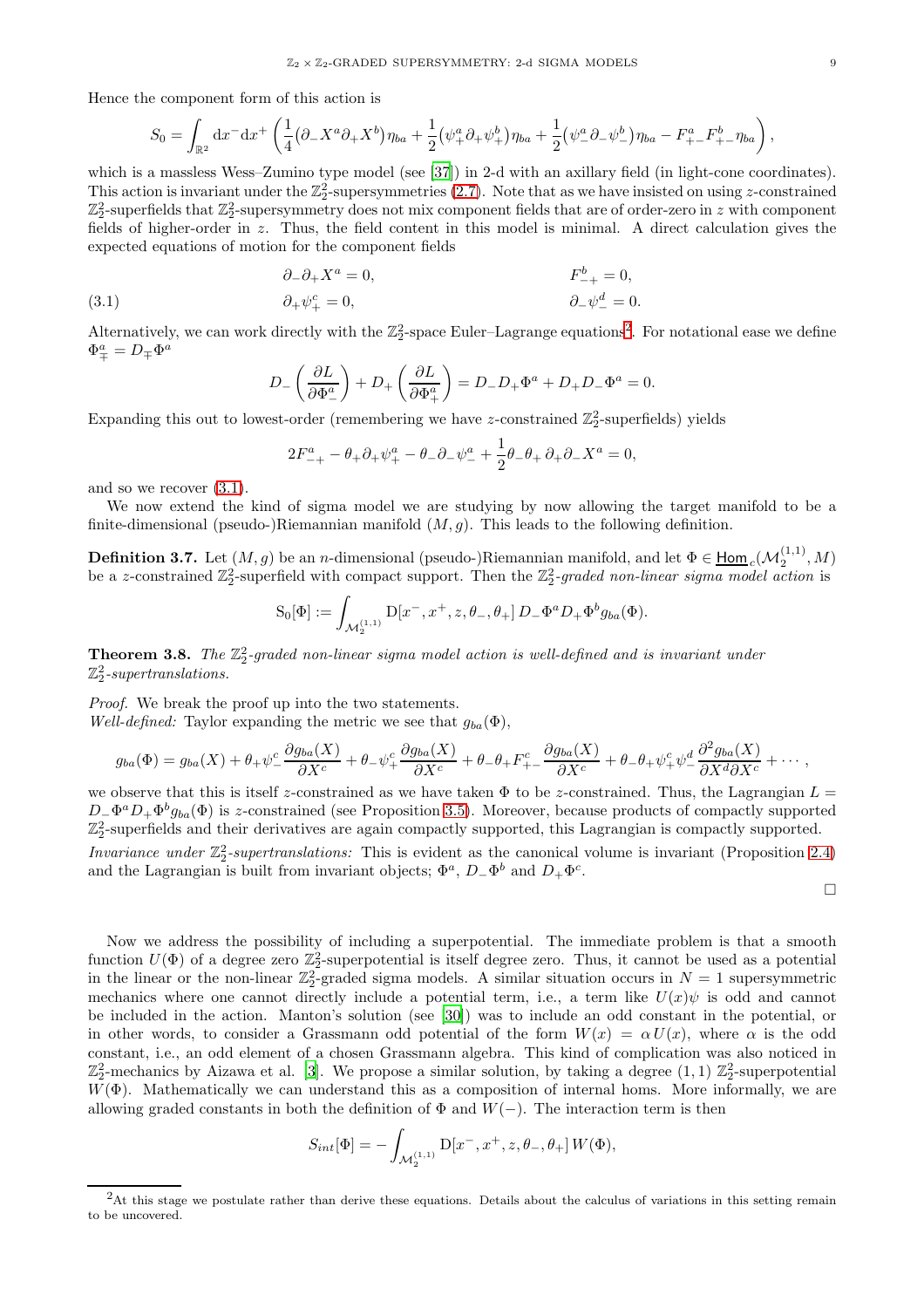which, assuming  $\Phi$  is z-constrained, is well-defined and is invariant under both Lorentz transformations and  $\mathbb{Z}_2^2$ -supertranslations. Then the total action, taking the target to be Minkowski spacetime for simplicity, written in component form is

$$
S_0[\Phi] + S_{int}[\Phi] = \int_{\mathbb{R}^2} dx^- dx^+ \left( \frac{1}{4} (\partial_- X^a \partial_+ X^b) \eta_{ba} + \frac{1}{2} (\psi_+^a \partial_+ \psi_+^b) \eta_{ba} + \frac{1}{2} (\psi_-^a \partial_- \psi_-^b) \eta_{ba} \right. - F_{+-}^a F_{+-}^b \eta_{ba} - F_{+-}^a \frac{\partial W(X)}{\partial X^a} - \psi_-^a \psi_+^b \frac{\partial^2 W(X)}{\partial X^b \partial X^a} \right).
$$

The equation of motion for the exotic boson is  $F_{+-}^b \eta_{ba} = -\frac{1}{2}$  $\frac{\partial W(X)}{\partial X^a}$ . This can then be used to eliminate the exotic boson and the action can be written as

$$
S[\Phi] = \int_{\mathbb{R}^2} dx^- dx^+ \left( \frac{1}{4} (\partial_- X^a \partial_+ X^b) \eta_{ba} + \frac{1}{2} (\psi_+^a \partial_+ \psi_+^b) \eta_{ba} + \frac{1}{2} (\psi_-^a \partial_- \psi_-^b) \eta_{ba} \right. \\ + \frac{1}{4} \frac{\partial W(X)}{\partial X^b} \frac{\partial W(X)}{\partial X^a} \eta^{ab} - \psi_-^a \psi_+^b \frac{\partial^2 W(X)}{\partial X^b \partial X^a} \right).
$$

This is very similar to the standard case of supersymmetry. However, we replace the exotic boson with an exotic potential, the physical meaning of which is somewhat obscured. As an example, one could pick a potential such that  $W(\Phi) = \alpha U(\Phi)$ , where  $\alpha$  is a degree (1, 1) constant (that transforms as a Lorentz scalar). Then, the previous action becomes

$$
S[\Phi] = \int_{\mathbb{R}^2} dx^- dx^+ \left( \frac{1}{4} (\partial_- X^a \partial_+ X^b) \eta_{ba} + \frac{1}{2} (\psi_+^a \partial_+ \psi_+^b) \eta_{ba} + \frac{1}{2} (\psi_-^a \partial_- \psi_-^b) \eta_{ba} \right. \\ + \frac{\alpha^2}{4} \frac{\partial U(X)}{\partial X^b} \frac{\partial U(X)}{\partial X^a} \eta^{ab} - \alpha \psi_-^a \psi_+^b \frac{\partial^2 U(X)}{\partial X^b \partial X^a} \right).
$$

To avoid complications with the equations of motion for the bosonic sector, it makes sense to assume that  $\alpha^2 - 1 = 0$ , so  $\alpha$  belongs to a one-dimensional Clifford algebra. Notice that the parameter  $\alpha$  appears in the (on-shell) component  $\mathbb{Z}_2^2$ -supersymmetry transformations. We remark that Clifford algebra-valued parameters have already appeared in the context of supersymmetry (see [\[25\]](#page-13-18)). Moreover, Akulov & Duplij, in the setting of supersymmetric mechanics, proposed that classical solutions to the equations of motion should also depend on Grassmann algebra-valued constants (see [\[5\]](#page-12-23)).

Rather than explore the properties of general models we will study a specific example. In particular, we take the target manifold to be R and consider the potential

$$
W(\Phi) := 2\alpha \big( 1 - \cos(\Phi/2) \big).
$$

This will allow us to highlight some features of these models without the clutter of various indices. The action we will consider is

<span id="page-9-0"></span>(3.2) 
$$
S[\Phi] := \int_{\mathcal{M}_2^{(1,1)}} D[x^-, x^+, z, \theta_-, \theta_+] \left( D_- \Phi D_+ \Phi - 2\alpha \left( 1 - \cos(\Phi/2) \right) \right).
$$

The action [\(3.2\)](#page-9-0) could be referred to as the  $\mathbb{Z}_2^2$ -graded sine-Gordon action. Note that the parameter  $\alpha$  is required in the Yukawa-like coupling just on degree grounds. The component action (eliminating the auxiliary field via its equation of motion  $2F_{+-} = -\alpha \sin(X/2)$  ) is

<span id="page-9-2"></span>
$$
(3.3) \qquad S[\Phi] = \int_{\mathbb{R}^2} dx^{-} dx^{+} \left( \frac{1}{4} \partial_{-} X \partial_{+} X + \frac{1}{2} \psi_{+} \partial_{+} \psi_{+} + \frac{1}{2} \psi_{-} \partial_{-} \psi_{-} + \frac{1}{4} \sin^2(X/2) - \frac{1}{2} \alpha \psi_{-} \psi_{+} \cos(X/2) \right).
$$

The equations of motion for the component fields are

<span id="page-9-1"></span>(3.4) 
$$
\begin{aligned}\n\partial_{-}\partial_{+}X - \frac{1}{4}\sin(X) - \frac{\alpha}{2}\psi_{-}\psi_{+}\sin(X/2) &= 0, \\
\partial_{+}\psi_{+} + \frac{\alpha}{2}\psi_{-}\cos(X/2) &= 0, \\
\partial_{-}\psi_{-} + \frac{\alpha}{2}\psi_{+}\cos(X/2) &= 0.\n\end{aligned}
$$

Note that setting  $\psi_+ = \psi_- = 0$  reduces the system to the classical sine-Gordon equation. These equations of motion can also be derived using the  $\mathbb{Z}_2^2$ -space Euler–Lagrange equations, which now take the form

$$
D_{-}\left(\frac{\partial L}{\partial \Phi_{-}}\right) + D_{+}\left(\frac{\partial L}{\partial \Phi_{+}}\right) - \frac{\partial W(\Phi)}{\partial \Phi} = 0.
$$

For the  $\mathbb{Z}_2^2$ -graded sine-Gordon action [\(3.2\)](#page-9-0), we have what could be called the  $\mathbb{Z}_2^2$ -graded sine-Gordon equation

$$
D_{-}D_{+}\Phi + D_{+}D_{-}\Phi + \alpha \sin(\Phi/2) = 0.
$$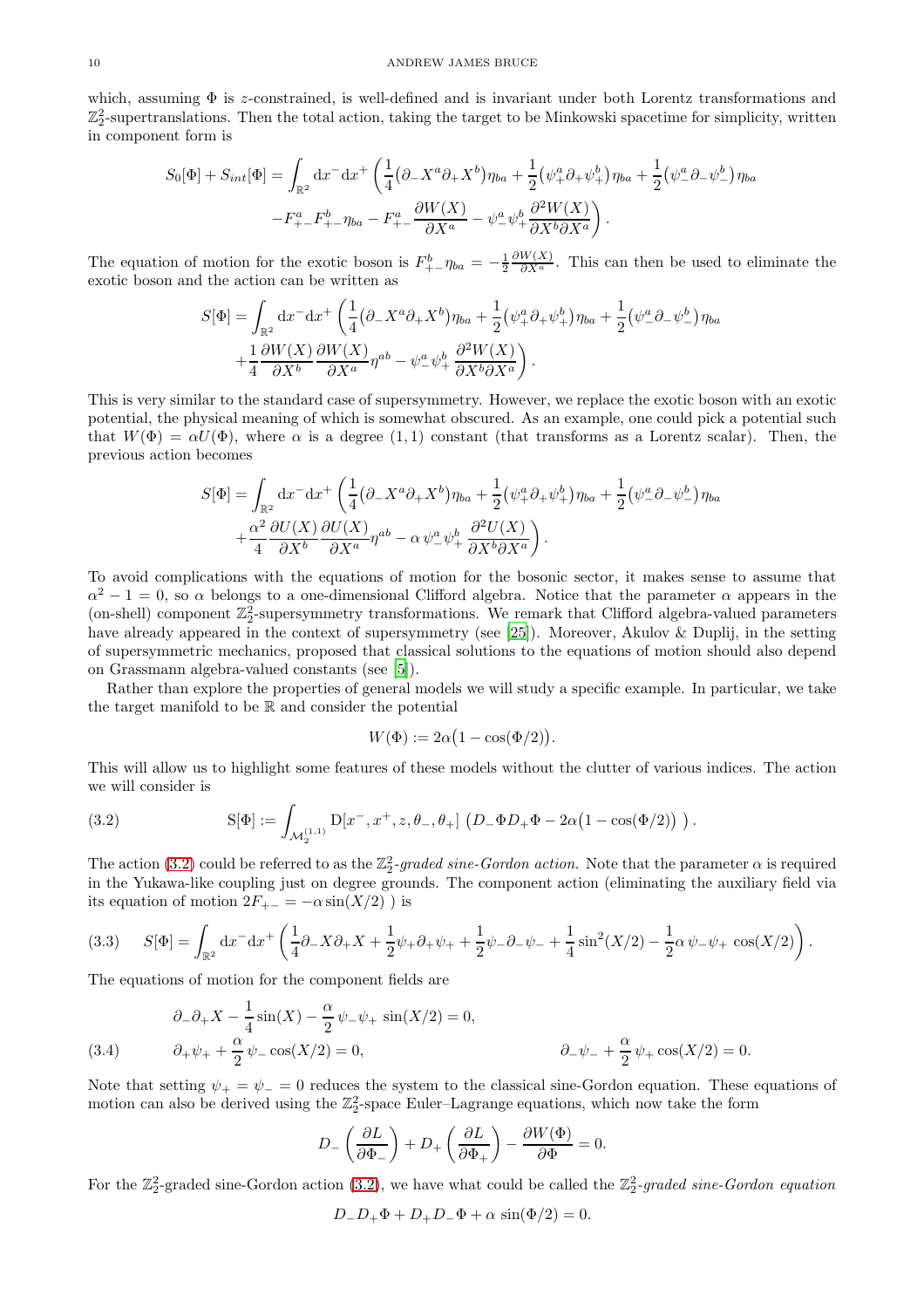Expanding the above to lowest-order yields

$$
\partial_{-}\partial_{+}X + \alpha F_{+-}\cos(X/2) - \frac{\alpha}{2}\psi_{-}\psi_{+}\sin(X/2) = 0, \qquad 2F_{+-} + \alpha\sin(X/2) = 0, \n\partial_{+}\psi_{+} + \frac{\alpha}{2}\psi_{-}\cos(X/2) = 0, \qquad \partial_{-}\psi_{-} + \frac{\alpha}{2}\psi_{+}\cos(X/2) = 0.
$$

Clearly this system reduces to [\(3.4\)](#page-9-1) when eliminating the auxiliary field from the equations of motion for the boson. The on-shell  $\mathbb{Z}_2^2$ -supersymmtery transformations take the form

$$
\delta X = \epsilon_{-}\psi_{+} + \epsilon_{+}\psi_{-},
$$
  
\n
$$
\delta \psi_{+} = -\frac{1}{2} (\epsilon_{-} \partial_{-} X + \epsilon_{+} \alpha \sin(X/2)),
$$
  
\n
$$
\delta \psi_{-} = -\frac{1}{2} (\epsilon_{+} \partial_{+} X + \epsilon_{-} \alpha \sin(X/2)).
$$

Note the aforementioned explicit presence of the parameter  $\alpha$  in these transformations. We proceed to check that the component action is invariant under the  $\mathbb{Z}_2^2$ -supersymmetry transformations. As standard, the action itself is not invariant but only quasi-invariant, i.e.,  $\delta L = \partial_- V^- + \partial_+ V^+$ . Writing  $L = L_0 + L_+ + L_- + L_1 + L_{-+}$ for each term in the Lagrangian of [\(3.3\)](#page-9-2), a direct computation produces

$$
\delta L_0 = \frac{1}{4}\epsilon_{-}(\partial_{-}\psi_{+}\partial_{+}X + \partial_{+}\psi_{+}\partial_{-}X) + \frac{1}{4}\epsilon_{+}(\partial_{-}\psi_{-}\partial_{+}X + \partial_{+}\psi_{-}\partial_{-}X),
$$
  
\n
$$
\delta L_{+} = -\frac{1}{4}\epsilon_{-}(\partial_{+}\psi_{+}\partial_{-}X - \psi_{+}\partial_{+}\partial_{-}X) - \frac{1}{4}\epsilon_{+}(\alpha\sin(X/2)\partial_{+}\psi_{+} - \alpha\partial_{+}X\frac{1}{2}\cos(X/2)\psi_{+}),
$$
  
\n
$$
\delta L_{-} = -\frac{1}{4}\epsilon_{+}(\partial_{-}\psi_{-}\partial_{+}X - \psi_{-}\partial_{-}\partial_{+}X) - \frac{1}{4}\epsilon_{-}(\alpha\sin(X/2)\partial_{-}\psi_{-} - \alpha\partial_{-}X\frac{1}{2}\cos(X/2)\psi_{-}),
$$
  
\n
$$
\delta L_{1} = \frac{1}{8}\epsilon_{-}\psi_{+}\sin(X) + \frac{1}{8}\epsilon_{+}\psi_{-}\sin(X),
$$
  
\n
$$
\delta L_{-+} = -\frac{1}{4}\epsilon_{+}(\alpha\partial_{+}X\cos(X/2)\psi_{+} + \psi_{-}\frac{1}{2}\sin(X)) - \frac{1}{4}\epsilon_{-}(\psi_{+}\frac{1}{2}\sin(X) + \alpha\partial_{-}X\cos(X/2)\psi_{-}).
$$

Collecting terms we see that

$$
(3.5) \qquad \delta L = \partial_- V^- + \partial_+ V^+ = \partial_- \left( \frac{\epsilon_-}{4} \left( \psi_+ \partial_+ X - \alpha \sin(X/2) \psi_- \right) \right) + \partial_+ \left( \frac{\epsilon_+}{4} \left( \psi_- \partial_- X - \alpha \sin(X/2) \psi_+ \right) \right).
$$

Thus, as expected, the component Lagrangian of the  $\mathbb{Z}_2^2$ -graded sine-Gordon action is quasi-invariant under the  $\mathbb{Z}_2^2$ -supersymmetry transformations. Application of Noether's theorem yields the conserved currents. We write  $\phi^A$  for the collection of (relevant) component fields and set  $\phi^A_\mp = \partial_\mp \phi^A$ . Then a quick calculation produces

$$
J^{--} := \frac{\delta \phi^A}{\delta \epsilon_{-}} \left( \frac{\partial L}{\partial \phi^A_{-}} \right) - \frac{\partial V^{-}}{\partial \epsilon_{-}} = \frac{1}{2} \alpha \sin(X/2) \psi_{-} = \left( \frac{\delta \psi_{-}}{\delta \epsilon_{-}} \right) \psi_{-},
$$
  

$$
J^{-+} := \frac{\delta \phi^A}{\delta \epsilon_{-}} \left( \frac{\partial L}{\partial \phi^A_{+}} \right) - \frac{\partial V^{+}}{\partial \epsilon_{-}} = \frac{1}{2} \partial_{-} X \psi_{+} = -\left( \frac{\delta \psi_{+}}{\delta \epsilon_{-}} \right) \psi_{+},
$$
  

$$
J^{+-} := \frac{\delta \phi^A}{\delta \epsilon_{+}} \left( \frac{\partial L}{\partial \phi^A_{-}} \right) - \frac{\partial V^{-}}{\partial \epsilon_{+}} = \frac{1}{2} \partial_{+} X \psi_{-} = -\left( \frac{\delta \psi_{-}}{\delta \epsilon_{+}} \right) \psi_{-},
$$
  

$$
J^{++} := \frac{\delta \phi^A}{\delta \epsilon_{+}} \left( \frac{\partial L}{\partial \phi^A_{+}} \right) - \frac{\partial V^{+}}{\partial \epsilon_{+}} = \frac{1}{2} \alpha \sin(X/2) \psi_{+} = \left( \frac{\delta \psi_{+}}{\delta \epsilon_{+}} \right) \psi_{+}.
$$

Note that  $J^{--}$  and  $J^{-+}$  are of  $\mathbb{Z}_2^2$ -degree  $(0,1)$ , while  $J^{+-}$  and  $J^{++}$  are of  $\mathbb{Z}_2^2$ -degree  $(1,0)$ . Moreover, as expected, these currents are spinor in nature, i.e., under Lorentz boots they transform as

$$
J^{--} \mapsto e^{-\frac{1}{2}\beta} J^{--},
$$
  
\n
$$
J^{+} \mapsto e^{-\frac{3}{2}\beta} J^{+},
$$
  
\n
$$
J^{+} \mapsto e^{\frac{3}{2}\beta} J^{-+},
$$
  
\n
$$
J^{+} \mapsto e^{\frac{1}{2}\beta} J^{+}.
$$

A quick calculation verifies these currents are indeed conserved when the equations of motion hold, i.e.,

$$
\partial_{-}J^{--} + \partial_{+}J^{-+} = \frac{1}{2} \left( \partial_{+} \psi_{+} + \frac{1}{2} \alpha \psi_{-} \cos(X/2) \right) \partial_{-}X + \frac{1}{2} \left( \partial_{-} \partial_{+}X - \frac{1}{4} \sin(X) - \frac{\alpha}{2} \psi_{-} \psi_{+} \sin(X/2) \right) \psi_{+},
$$
  

$$
\partial_{-}J^{+-} + \partial_{+}J^{++} = \frac{1}{2} \left( \partial_{-} \psi_{-} + \frac{1}{2} \alpha \psi_{+} \cos(X/2) \right) \partial_{+}X + \frac{1}{2} \left( \partial_{-} \partial_{+}X - \frac{1}{4} \sin(X) - \frac{\alpha}{2} \psi_{-} \psi_{+} \sin(X/2) \right) \psi_{-},
$$

which clearly vanish on-shell (see [\(3.4\)](#page-9-1)). Given the importance of sine-Gordon and supersymmetric sine-Gordon in the theory of integrable systems and soliton theory, we firmly believe this  $\mathbb{Z}_2^2$ -graded version deserves further study. It would certainly be interesting to construct solutions and compare them with solutions of the  $N = 1$ and  $N = 2$  supersymmetric sine-Gordon equations. It is clear that the fact that  $\psi_+$  and  $\psi_-$  are of different  $\mathbb{Z}_2^2$ -degree and the presence of a degree  $(1,1)$  constant complicates finding classical solutions. A detailed study of solutions is outside the scope of this paper.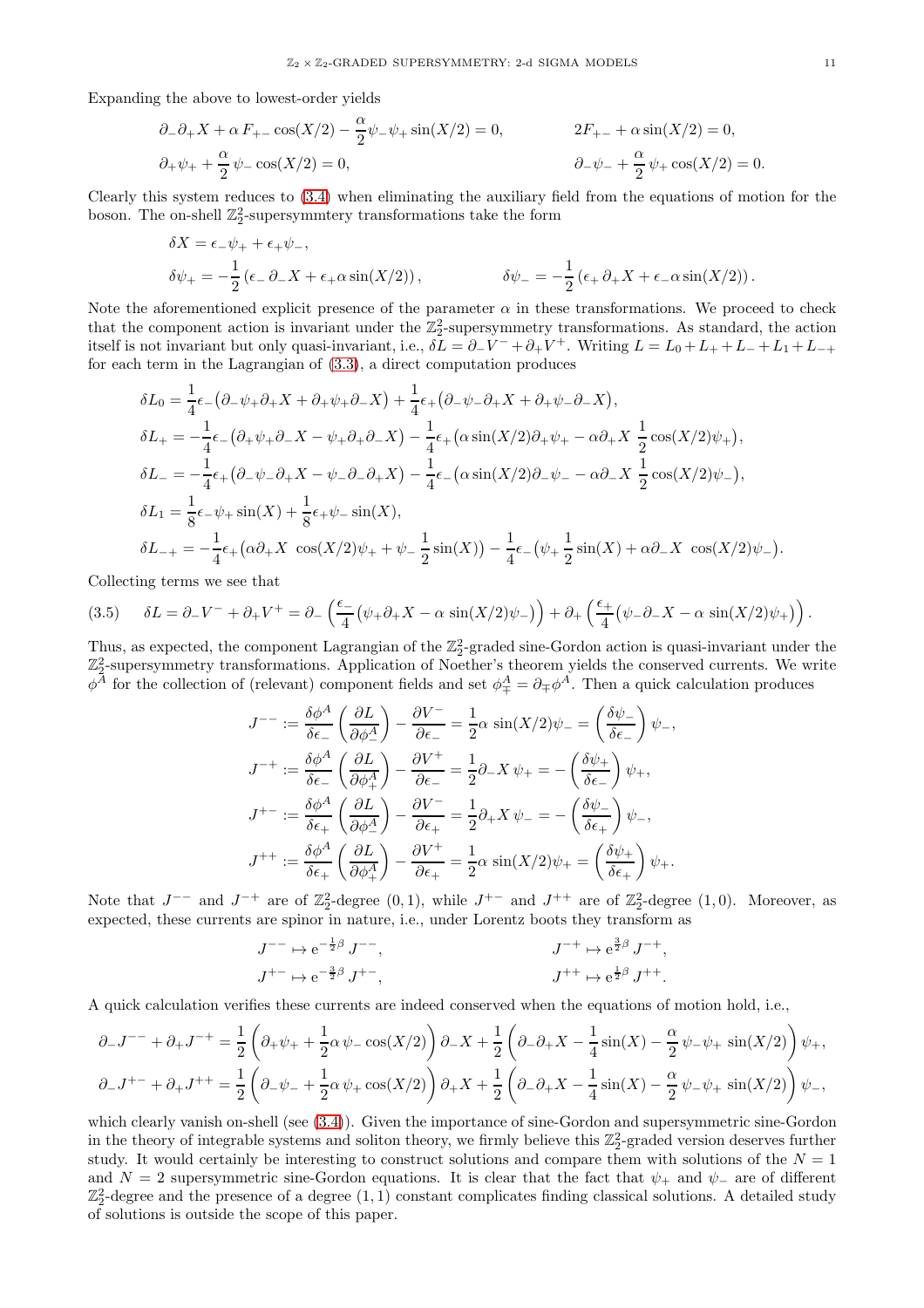<span id="page-11-0"></span>3.2. A Model with propagating exotic bosons. We now briefly examine a simple model in which the exotic boson is propagating. To do this we consider a scalar  $\mathbb{Z}_2^2$ -superfield that carries  $\mathbb{Z}_2^2$ -degree  $(1,1)$ . That is, we consider the target space to be  $\mathbb{R}^{0|1,0,0}$ . Naturally, we insist that this  $\mathbb{Z}_2^2$ -superfield  $\Psi \in \underline{\text{Hom}}_c(\mathcal{M}_2^{(1,1)}, \mathbb{R}^{0|1,0,0})$ be compactly supported and z-constrained as before.

$$
\Psi(x^-, x^+, z, \theta_-, \theta_+) = Y(x^-, x^+) + \theta_- \chi_+(x^-, x^+) + \theta_+ \chi_-(x^-, x^+) + \theta_- \theta_+ G(x^-, x^+) + \cdots,
$$

where the degrees are

$$
\big(\underbrace{G}_{(0,0)}, \underbrace{Y}_{(1,1)}, \underbrace{\chi_{-}}_{(0,1)}, \underbrace{\chi_{+}}_{(1,0)}\big).
$$

We can directly include a potential by considering a formal power series in the  $\mathbb{Z}_2^2$ -superfield. We require that the potential be degree  $(1, 1)$  and so, assuming no constants of non-zero degree, the power series must be of the form

$$
U(\Psi) := \sum_{k=0}^{n} \frac{1}{(2k+1)!} a_{2k+1}(\Psi)^{2k+1},
$$

where  $a_{k+1} \in \mathbb{R}$  and  $n \in \mathbb{N}$ .

**Definition 3.9.** Let  $\Psi \in \underline{\text{Hom}}_c(\mathcal{M}_2^{(1,1)}, \mathbb{R}^{0|1,0,0})$  be a z-constrained  $\mathbb{Z}_2^2$ -superfield with compact support. Then the Z 2 2 *-graded exotic scalar field theory action* is

$$
S[\Psi] := \int_{\mathcal{M}_2^{(1,1)}} D[x^-, x^+, z, \theta_-, \theta_+] \left( D_-\Psi D_+\Psi - \sum_{k=0}^n \frac{1}{(2k+1)!} a_{2k+1} (\Psi)^{2k+1} \right).
$$

The following theorem is evident given our earlier discussions.

**Theorem 3.10.** The  $\mathbb{Z}_2^2$ -graded exotic scalar field theory action is well-defined, invariant under two-dimensional Lorentz boosts and  $\mathbb{Z}_2^2$ -supertranslations.

<span id="page-11-2"></span>A direct calculation shows that the component of the action, ignoring the potential for simplicity, is

(3.6) 
$$
S_0[\Psi] = \int_{\mathbb{R}^2} dx^{-} dx^{+} \left( -\frac{1}{4} \partial_{-} Y \partial_{+} Y + \frac{1}{2} \chi_{-} \partial_{-} \chi_{-} + \frac{1}{2} \chi_{+} \partial_{+} \chi_{+} + G^2 \right).
$$

A direct calculations shows that the equations of motion are

<span id="page-11-1"></span>(3.7) 
$$
G = 0, \qquad \qquad \partial_{-}\partial_{+}Y = 0
$$

$$
\partial_{-}\chi_{-} = 0, \qquad \qquad \partial_{+}\chi_{+} = 0.
$$

As before, these equations of motion can be deduced from the  $\mathbb{Z}_2^2$ -space Euler–Lagrange equations. The reader can quickly verify that the  $\mathbb{Z}_2^2$ -space equations of motion reduce to  $D_-\Psi D_+\Psi=0$  and that this agrees with the component equations of motion [\(3.7\)](#page-11-1).

The component form of  $\mathbb{Z}_2^2$ -supersymmetry are

(3.8) 
$$
\delta G = -\frac{1}{2}\epsilon_{-}\partial_{-}\chi_{-} - \frac{1}{2}\epsilon_{+}\partial_{+}\chi_{+}, \qquad \delta Y = \epsilon_{-}\chi_{+} + \epsilon_{+}\chi_{-},
$$

$$
\delta \chi_{-} = -\frac{1}{2}\epsilon_{+}\partial_{+}Y + \epsilon_{-}G, \qquad \delta \chi_{+} = -\frac{1}{2}\epsilon_{-}\partial_{-}Y + \epsilon_{+}G.
$$

A direct calculation (and using the equations of motion [\(3.7\)](#page-11-1)) shows that

$$
\delta L = \partial_- V^- + \partial_+ V^+ = \partial_- \left( \frac{\epsilon_-}{4} \partial_+ Y \chi_+ \right) + \partial_+ \left( \frac{\epsilon_+}{4} \partial_- Y \chi_- \right),
$$

and so, as expected, the component Lagrangian associated with the exotic action [\(3.6\)](#page-11-2) is quasi-invariant under  $\mathbb{Z}_2^2$  -supersymmetry. The two non-zero Noether currents are

$$
J^{-+} = \frac{1}{2}\partial_{-}Y\chi_{+}, \qquad J^{++} = \frac{1}{2}\partial_{+}Y\chi_{-},
$$

which are of  $\mathbb{Z}_2^2$ -degree  $(0,1)$  and  $(1,0)$ , respectively. Under Lorentz boots they transform as spinors, i.e.,

$$
J^{++} \mapsto e^{\frac{3}{2}\beta} J^{-+}, \qquad J^{+-} \mapsto e^{-\frac{3}{2}\beta} J^{+-}.
$$

It is easy to observe that these currents are indeed conserved on-shell, i.e.,  $\partial_+ J^{-+} = 0$  and  $\partial_- J^{+-} = 0$ .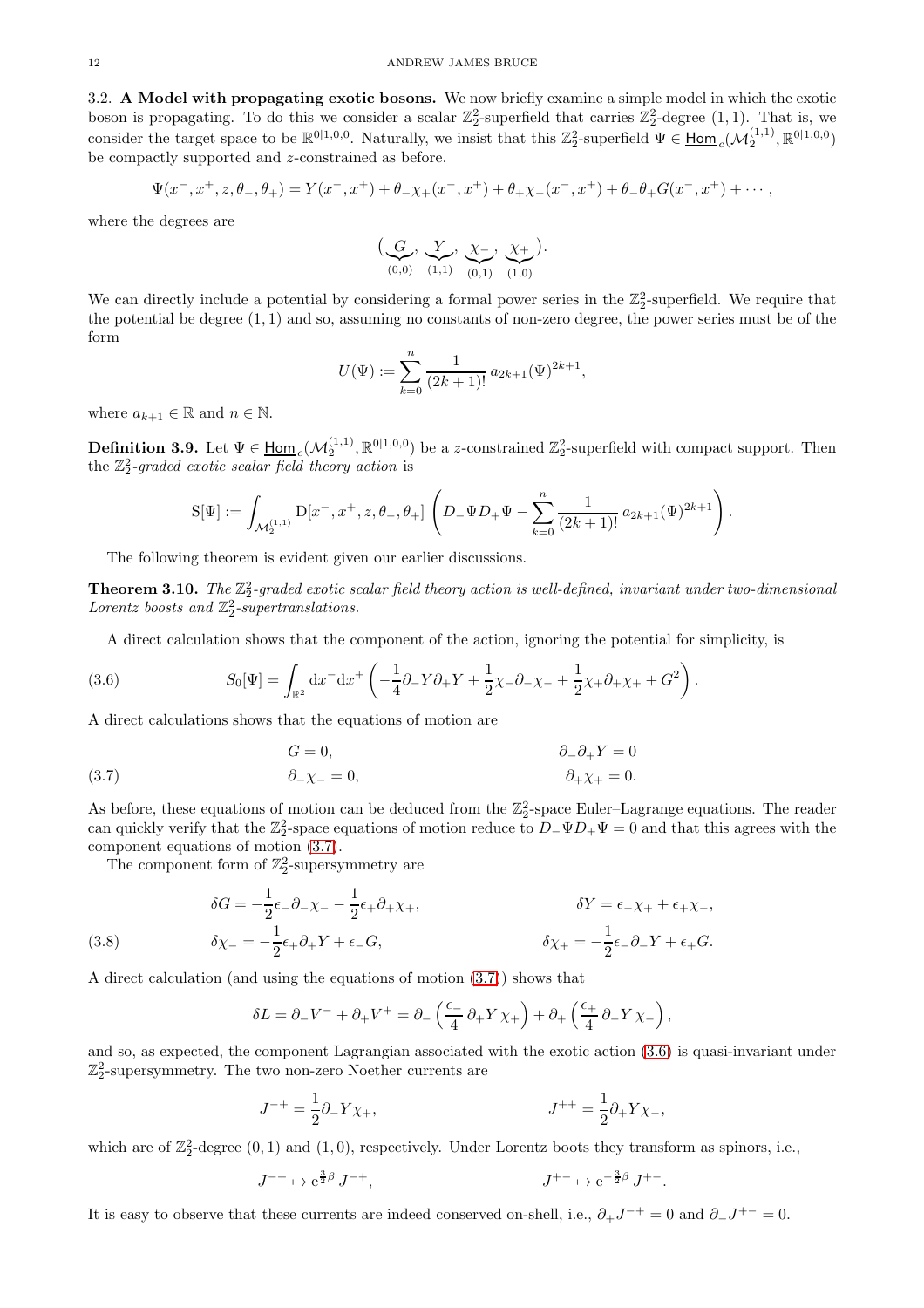#### 4. Concluding Remarks

<span id="page-12-0"></span>In this paper, we proposed a double-graded version of the  $\mathcal{N} = (1, 1)$  supertranslation algebra in two dimensions, built a  $\mathbb{Z}_2^2$ -space realisation thereof and used this to construct  $\mathbb{Z}_2^2$ -supersymmetric sigma models with either auxiliary or propagating exotic bosons. The focus has been on classical aspects of the theory, showing both the novel features and potential problems. There is much that remains to be done, including quantisation, the construction sigma models with general  $\mathbb{Z}_2^2$ -manifold target spaces (including  $\mathbb{Z}_2^2$ -Lie groups), models with higher dimensional sources, and the development of  $\mathbb{Z}_2^n$ -graded models  $(n > 2)$ . The immediate issue here is that the theory of integration on  $\mathbb{Z}_2^n$ -manifolds is not yet properly developed. Thus, at the time of writing, it is impossible to mimic superspace methods in any generality. Many aspects of the theory of  $\mathbb{Z}_2^n$ -manifolds are currently being developed. None-the-less, in this paper, we have shown that relatively simple, yet novel double graded classical models in two-dimensions exist. An interesting feature is that the grading puts restrictions on the actions, quite independently of the symmetry. In particular, the Lagrangian Berezin sections must be degree  $(1, 1)$ , so that the component action is degree  $(0, 0)$ . This adds another layer of complication when directly trying to mimic superspace constructions. For example, to include interactions in some of the models. we require graded constants in the potentials.

The physical relevancy of  $\mathbb{Z}_2^2$ -graded theories, and in particular  $\mathbb{Z}_2^2$ -supersymmetry is not at all clear. The exact rôle of exotic degree  $(1,1)$  bosons in physics is an open question. Potentially less confusing are the two sectors of mutually commuting spinors. When one has two independent spinors it is usually assumed that they mutually anticommute. However, this is an assumption that can be dropped, and taking the spinors to mutually commute is consistent (see Aste & Chung  $[6]$ ). What would be a clear phenomenological signal that nature utilises  $\mathbb{Z}_2^2$ -gradings and this novel kind of supersymmetry? This is the key question and one that may be answered as further models are developed.

#### <span id="page-12-1"></span>**ACKNOWLEDGEMENTS**

The author thanks Norbert Poncin & Eduardo Ibarguengoytia for fruitful discussions about integration on  $\mathbb{Z}_2^n$ -manifolds and related topics. A special thank you goes to Steven Duplij for his encouragement and being the impetus for this work.

#### <span id="page-12-2"></span>**REFERENCES**

- <span id="page-12-9"></span>[1] N. Aizawa, K. Amakawa & S. Doi, N-Extension of double-graded supersymmetric and superconformal quantum mechanics, *[J. Phys. A: Math. Theor.](https://doi.org/10.1088/1751-8121/ab661c)* 53 (2020), 065205.
- <span id="page-12-10"></span>[2] N. Aizawa, K. Amakawa & S. Doi,  $\mathbb{Z}_2^n$ -graded extensions of supersymmetric quantum mechanics via Clifford algebras, *[J. Math. Phys.](https://doi.org/10.1063/1.5144325)* 61 (2020), no. 5, 052105, 13 pp.
- <span id="page-12-11"></span>[3] N. Aizawa, Z. Kuznetsova & F. Toppan, Z2×Z2-graded mechanics: the classical theory, *[Eur. Phys. J. C](https://doi.org/10.1140/epjc/s10052-020-8242-x)* 80 (2020), 668.
- <span id="page-12-12"></span>[4] N. Aizawa, Z. Kuznetsova & F. Toppan,  $\mathbb{Z}_2 \times \mathbb{Z}_2$ -graded mechanics: the quantization, [arXiv:2005.10759 \[hep-th\].](https://arxiv.org/abs/2005.10759)
- <span id="page-12-23"></span>[5] V.P. Akulov & S. Duplij, Nilpotent marsh and SUSY QM, in Supersymmetries and quantum symmetries (Dubna, 1997), 235–242, [Lecture Notes in Phys.,](https://doi.org/10.1007/BFb0104604) 524, *Springer, Berlin*, 1999.
- <span id="page-12-24"></span>[6] A.W. Aste & W.S. Chung, How to commute, *[Adv. Stud. Theor. Phys.](http://dx.doi.org/10.12988/astp.2016.512116)* 2016, 10, no. 3, 125–133.
- <span id="page-12-3"></span> $[7]$  A.J. Bruce, On a  $\mathbb{Z}_2^n$ -graded version of supersymmetry, *[Symmetry](https://doi.org/10.3390/sym11010116)* 2019, 11, 116.
- <span id="page-12-14"></span>[8] A.J. Bruce & S. Duplij, Double-graded supersymmetric quantum mechanics, *[J. Math. Phys.]( https://doi.org/10.1063/1.5118302)* 61 (2020), 063503.
- <span id="page-12-13"></span>[9] A.J. Bruce & E. Ibarguengoytia, The graded differential geometry of mixed symmetry tensors, *[Arch. Math. \(Brno\)](https://doi.org/10.5817/AM2019-2-123)* 55 (2019), no. 2, 123–137.
- <span id="page-12-4"></span>[10] A.J. Bruce & N. Poncin, Functional analytic issues in  $\mathbb{Z}_2^n$ -geometry, [Rev. Un. Mat. Argentina](https://doi.org/10.33044/revuma.v60n2a21) 60 (2019), no. 2, 611–636.
- <span id="page-12-5"></span>[11] A.J. Bruce & N. Poncin, Products in the category of  $\mathbb{Z}_2^n$ -manifolds, *[J. Nonlinear Math. Phys.](https://doi.org/10.1080/14029251.2019.1613051)* **26** (2019), no. 3, 420–453.
- <span id="page-12-6"></span>[12] A.J. Bruce, E. Ibarguengoytia & N. Poncin, The Schwarz-Voronov embedding of  $\mathbb{Z}_2^n$ -manifolds, *[SIGMA Symmetry Integrability Geom. Methods Appl.](https://doi.org/10.3842/SIGMA.2020.002)* 16 (2020), Paper No. 002, 47 pp.
- <span id="page-12-22"></span>[13] T. Covolo, Cohomological approach to the graded Berezinian, *[J. Noncommut. Geom.](https://doi.org/10.4171/JNCG/200)* 9 (2015), no. 2, 543–565.
- <span id="page-12-7"></span>[14] T. Covolo, J. Grabowski & N. Poncin, The category of  $\mathbb{Z}_2^n$ -supermanifolds, *[J. Math. Phys.](https://doi.org/10.1063/1.4955416)* 57 (2016), no. 7, 073503, 16 pp.
- <span id="page-12-8"></span>[15] T. Covolo, S. Kwok & N. Poncin, Differential calculus on  $\mathbb{Z}_2^n$ -supermanifolds,  $arXiv:1608.00949$  [math.DG]
- <span id="page-12-21"></span>[16] T. Covolo, V. Ovsienko & N. Poncin, Higher trace and Berezinian of matrices over a Clifford algebra, *[J. Geom. Phys.](https://doi.org/10.1016/j.geomphys.2012.07.004)* 62 (2012), no. 11, 2294–2319.
- <span id="page-12-16"></span>[17] P. Deligne & D.S. Freed, Supersolutions, in *[Quantum fields and strings: a course for mathematicians](https://bookstore.ams.org/qft-1-2-s/)*, Vol. 1, 2 (Princeton, NJ, 1996/1997), 227–355, *Amer. Math. Soc., Providence, RI*, 1999.
- <span id="page-12-20"></span>[18] P.A.M. Dirac, Forms of relativistic dynamics, *[Rev. Modern Physics](https://doi.org/10.1103/revmodphys.21.392)* 21, (1949). 392–399.
- <span id="page-12-18"></span>[19] S. Duplij, W. Siegel & J. Bagger (editors), Concise encyclopedia of supersymmetry and noncommutative structures in mathematic *Kluwer Academic Publishers, Dordrecht*, 2004. iv+561 pp.
- <span id="page-12-19"></span>[20] K.B. Efetov, Supersymmetry and theory of disordered metals, *[Adv. in Physics](https://doi.org/10.1080/00018738300101531)* 32 (1983), no. 1, 53–127.
- <span id="page-12-17"></span>[21] D.S. Freed, [Five lectures on supersymmetry,](https://bookstore.ams.org/FLS) *American Mathematical Society, Providence, RI*, 1999. viii+119 pp.
- <span id="page-12-15"></span>[22] M. Gell-Mann & M. Lévy, The axial vector current in beta decay, *[Nuovo Cimento \(10\)](https://doi.org/10.1007/BF02859738)* **16** (1960), 705–726.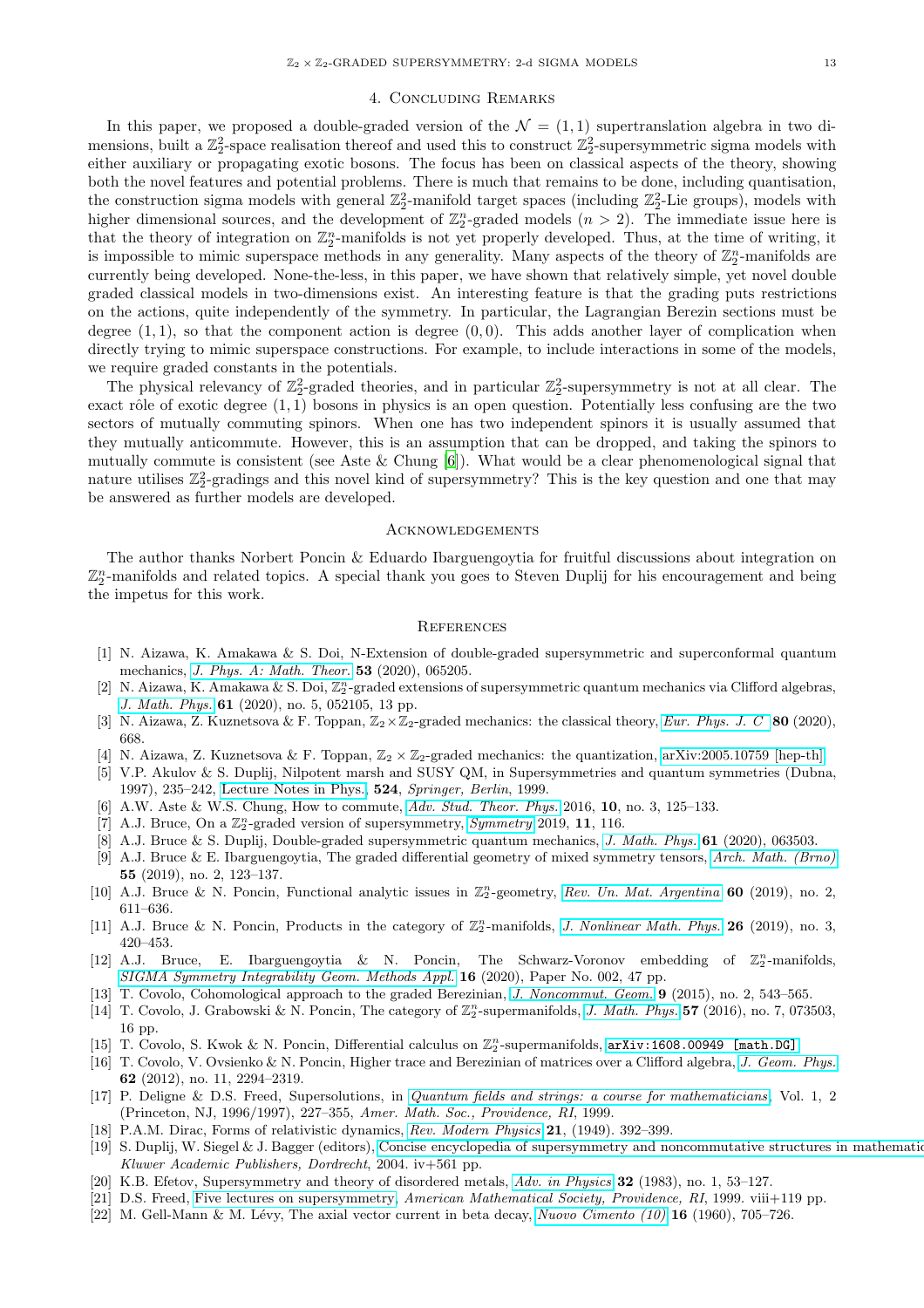#### 14 ANDREW JAMES BRUCE

- <span id="page-13-19"></span>[23] I.M. Gel'fand & V.S. Retakh, Determinants of matrices over noncommutative rings, *[Funct. Anal. Appl.](https://doi.org/10.1007/BF01079588) 25* (1991), no. 2, 91–102.
- <span id="page-13-5"></span>[24] H.S. Green, A Generalized Method of Field Quantization, *Phys. Rev. (2)* 90 (1953), 270–273.
- <span id="page-13-18"></span>[25] Z. Kuznetsova, M. Rojas, & F. Toppan, On supergroups with odd Clifford parameters and supersymmetry with modified Leibniz rule, *[Internat. J. Modern Phys. A](https://doi.org/10.1142/S0217751X08038159)* 23 (2008), no. 2, 309–326.
- <span id="page-13-15"></span>[26] M.A. Lledo, Superfields, nilpotent superfields and superschemes, [arXiv:1702.00755 \[hep-th\]](https://arxiv.org/abs/1702.00755).
- <span id="page-13-4"></span>[27] R. MacKenzie & F. Wilczek, Peculiar spin and statistics in two space dimensions, *[Internat. J. Modern Phys. A](https://doi.org/10.1142/S0217751X88001181)* 3 (1988), no. 12, 2827–2853.
- <span id="page-13-13"></span>[28] S. Mac Lane, [Categories for the working mathematician,](https://doi.org/10.1007/978-1-4757-4721-8) Second edition, Graduate Texts in Mathematics, 5. *Springer-Verlag, New York*, 1998. xii+314 pp.
- <span id="page-13-12"></span>[29] Y.I. Manin, [Gauge field theory and complex geometry,](https://doi.org/10.1007/978-3-662-07386-5) Fundamental Principles of Mathematical Sciences, 289. *Springer-Verlag, Berlin*, 1997. xii+346 pp.
- <span id="page-13-17"></span>[30] N.S. Manton, Deconstructing supersymmetry, *[J. Math. Phys.](https://doi.org/10.1063/1.532682)* 40 (1999), no. 2, 736–750.
- <span id="page-13-14"></span>[31] N. Poncin, Towards integration on colored supermanifolds, in *[Geometry of jets and fields](https://doi.org/10.4064/bc110-0-14)*, 201–217, Banach Center Publ., 110, *Polish Acad. Sci. Inst. Math., Warsaw*, 2016.
- <span id="page-13-10"></span>[32] V. Rittenberg & D. Wyler, Generalized superalgebras, *[Nuclear Phys. B](https://doi.org/10.1016/0550-3213(78)90186-4)* 139 (1978), no. 3, 189–202.
- <span id="page-13-11"></span>[33] M. Scheunert, Generalized Lie algebras, *J. Math. Phys.* 20 (1979), no. 4, 712–720.
- <span id="page-13-7"></span>[34] V.N. Tolstoy, Once more on parastatistics, *[Phys. Part. Nucl. Lett.](https://doi.org/10.1134/S1547477114070449)* 11 (2014) 7, 933–937.
- <span id="page-13-2"></span>[35] V.N. Tolstoy, Super-de Sitter and alternative super-Poincaré symmetries, *[Lie theory and its applications in physics](https://doi.org/10.1007/978-4-431-55285-7_26)*, 357–367, Springer Proc. Math. Stat., 111, *Springer, Tokyo*, 2014.
- <span id="page-13-6"></span>[36] D.V. Volkov, On the quantization of half-integer spin fields, *Soviet Physics. JETP* 9 1959 1107–1111.
- <span id="page-13-16"></span>[37] J. Wess & B. Zumino, Supergauge transformations in four dimensions, *[Nuclear Phys.](https://doi.org/10.1016/0550-3213(74)90355-1)* B70 (1974), 39–50.
- <span id="page-13-3"></span>[38] E. Witten, Dynamical breaking of supersymmetry, *[Nucl. Phys. B](https://doi.org/10.1016/0550-3213(81)90006-7)* 188 (1981) 513–554.
- <span id="page-13-8"></span>[39] W. Yang & S. Jing, A new kind of graded Lie algebra and parastatistical supersymmetry, *[Sci. China Ser. A](https://doi.org/10.1007/BF02877435)* 44 (2001), no. 9, 1167–1173.
- <span id="page-13-9"></span><span id="page-13-0"></span>[40] W. Yang, S. Jing & P. Li, Graded Lie Algebra Generating of Parastatistical Algebraic Structure, *[Commun. Theor. Phys.](https://doi.org/10.1088/0253-6102/36/6/647)* 36 (2001) 647–650.

# APPENDIX A. THE  $\mathbb{Z}_2^2$ -BEREZINIAN

The  $\mathbb{Z}_2^2$ -Berezinian is directly related to the theory of quasi-determinants as given by Gel'fand & Retakh [\[23\]](#page-13-19) and was first described in [\[16](#page-12-21)]. The classical Berezinian is defined in terms of the determinant of its blocks (for details, see for example [\[29\]](#page-13-12)). Similarly, the  $\mathbb{Z}_2^n$ -Berezinian is built from the  $\mathbb{Z}_2^n$ -graded determinant. However, for  $n = 1$  and  $n = 2$ , the  $\mathbb{Z}_2^n$ -graded determinant is the same as the classical determinant. For  $n > 2$  the situation is more complicated and the reader should consult [\[16](#page-12-21)].

<span id="page-13-20"></span>**Definition A.1.** Let X be a degree zero invertible matrix with entries from a  $\mathbb{Z}_2^2$ -graded,  $\mathbb{Z}_2^2$ -commutative, unital algebra  $A$ , written in block form

$$
X = \left(\begin{array}{c|c} A & B \\ \hline C & D \end{array}\right).
$$

Then the  $\mathbb{Z}_2^2$ -*Berezinian* is the group homomorphism

$$
\mathbb{Z}_2^2\mathrm{Ber}: \mathrm{GL}^0(\mathcal{A}) \to (\mathcal{A}^0)^\times,
$$

defined as

$$
\mathbb{Z}_2^2 \text{Ber}(X) := \det(A - BD^{-1}C)(\det D)^{-1}
$$

.

<span id="page-13-1"></span>If B and or C are zero, then  $\mathbb{Z}_2^2 \text{Ber}(X) := \det(A)(\det D)^{-1}$ .

# APPENDIX B. BEREZIN INTEGRATION ON  $\mathbb{R}^{2|1,1,1}$

In this appendix, we follow Poncin [\[31](#page-13-14)] closely making only the necessary changes to incorporate two coordinates of degree zero. The fundamental results are the same, namely, the theory of Berezin integration we use is mathematically well-founded. This is a priori not obvious. It is clear that as  $\mathbb{Z}_2^2$ -manifolds  $\mathcal{M}_2^{(1,1)} = \mathbb{R}^{2|1,1,1}$ . As such we will change notation slightly to reflect that fact, and, in general, we are not working with any privileged class of coordinates or assign any physical meaning to them. We will employ global coordinate systems of the form

$$
\{\underbrace{t}_{(0,0)}, \underbrace{s}_{(0,0)}, \underbrace{z}_{(1,1)}, \underbrace{\theta}_{(0,1)}, \underbrace{\eta}_{(1,0)}\}.
$$

**Definition B.1.** An *integrable Berezin section* of  $\mathbb{R}^{2|1,1,1}$  is a compactly supported Berezin section  $\sigma$  $D[t, s, z, \theta, \eta] \sigma(t, s, z, \theta, \eta)$  that does not contain the monomial  $z\sigma(t, s)$ .

Using multi-index notation, we write

$$
\sigma(t,s,z,\theta,\eta) = \sum z^{\kappa} \theta^{\alpha} \eta^{\beta} \sigma_{\beta \alpha \kappa}(t,s),
$$

where  $\kappa \in \mathbb{N}$ , and  $\alpha, \beta \in \{0, 1\}$ .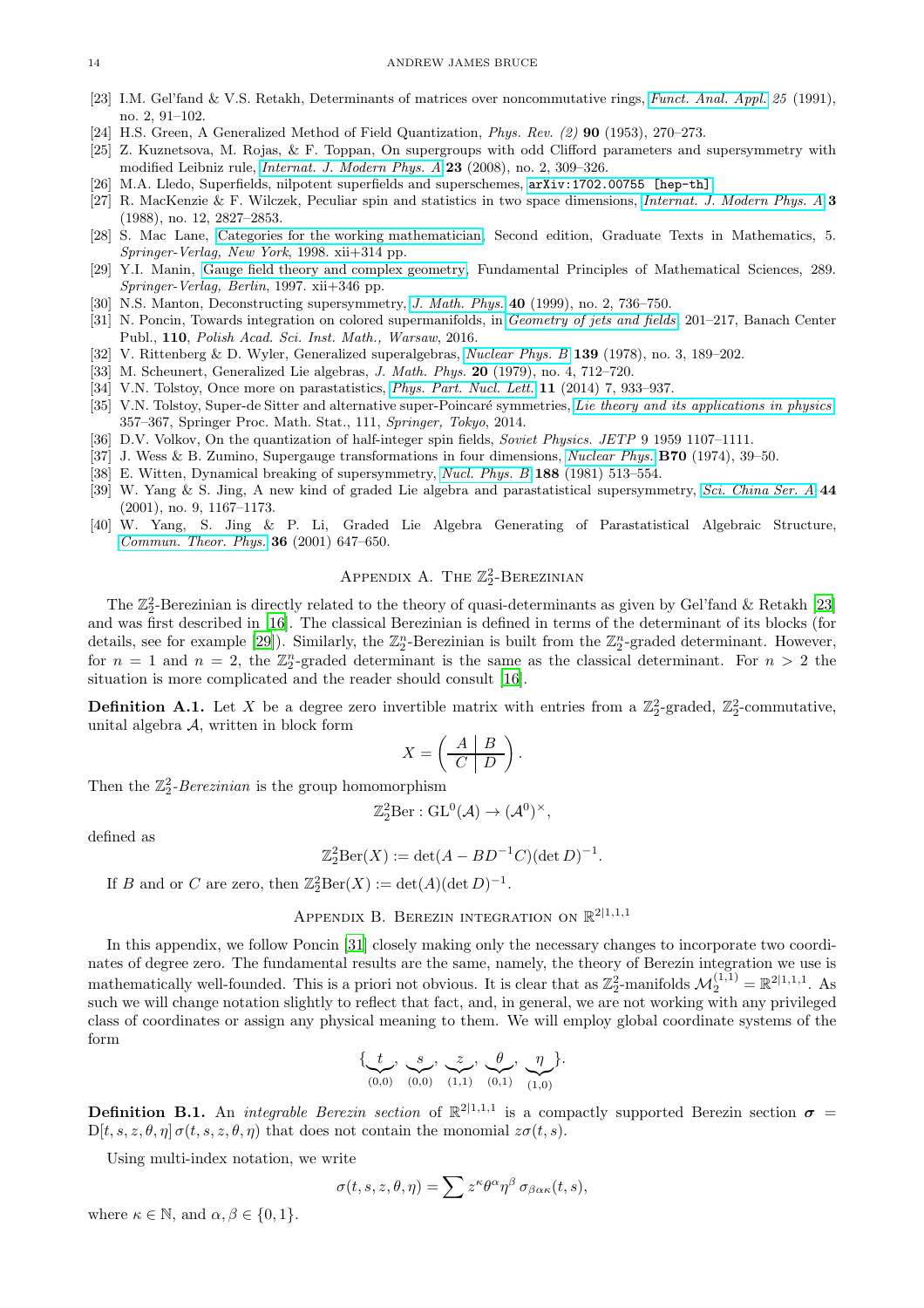**Definition B.2.** Let  $\sigma$  be an integrable Berezin section of  $\mathbb{R}^{2|1,1,1}$ . Furthermore, let us assume that an orientation as been chosen on  $\mathbb{R}^2$ . Then the *Berezin integral* of  $\sigma$  is defined as

$$
\int_{\mathbb{R}^{2|1,1,1}} \boldsymbol{\sigma} := \int_{\mathbb{R}^2} dt ds \, \sigma_{110}(t,s).
$$

From this definition, it is natural to define  $\int D[z]z^k = 0$  for all  $\kappa > 0$ , and  $\int D[z] = 1$ . Or better, we will chose a formal integration interval and write  $\int_0^1 dz = 1$ . This must be treated as a formal expression and we consider dz to be of  $\mathbb{Z}_2^2$ -degree  $(1,1)$  and similarly for the symbol  $\int_0^1$ . Thus, the expressions are consistent. Note that we now have to take care with the formal integration interval when changing coordinates. In particular, if  $z' = \theta \eta \, \phi_{110}^z + z \, \phi_{001}^z(t, s) + z^2 \theta \eta \, \phi_{112}^z(t, s) + \mathcal{O}(z^3)$ , then

$$
\int dz' = \int dz \left(\frac{\partial z'}{\partial z}\right) = \int dz \left(\phi_{001}^z(t,s) + 2z\theta\eta \phi_{112}^z(t,s) + \mathcal{O}(z^2)\right) = \int dz \phi_{001}^z(t,s).
$$

Thus, we have to agree that the formal integral interval  $z' \in [0,1]$  must transform into the formal integral interval  $z \in [0, (\phi_{001}^z)^{-1}]$ . This will be important when proving that the Berezin integral is independent of the coordinate system used.

**Remark B.3.** Note that on  $\mathcal{M}_2^{(1,1)}$  that the coordinate z is Lorentz scalar and that  $\mathbb{Z}_2^2$ -supertranslations are linear in z with unit coefficient. Thus, in both cases,  $\partial z'/\partial z = 1$  and so the formal integration limit is not affected. Of course, as illustrated above, this is not the case for general coordinate transformations.

<span id="page-14-1"></span>To show that the Berezin integral as given here and used in Subsection [2.3](#page-4-0) is well-defined, we need to show the following.

- (1) For any function  $\sigma$  the property of having no term of the form  $z\sigma_z(t,s)$  is independent of the chosen coordinates,
- (2) that the coordinate Berezin volume does not introduce a term of the from  $zf(t, s)$  under changes of coordinates, and finally,
- (3) that the definition of the Berezin integral is independent of the chosen coordinates.

We will write general coordinate transformations as

$$
\phi^* t' = t'(t, s, \theta, \eta, z) = \phi^t(t, s) + z\theta\eta \phi^t_{111}(t, s) + \mathcal{O}(z^2),
$$
  
\n
$$
\phi^* s' = s'(t, s, \theta, \eta, z) = \phi^s(t, s) + z\theta\eta \phi^s_{111}(t, s) + \mathcal{O}(z^2),
$$
  
\n
$$
\phi^* z' = z'(t, s, \theta, \eta, z) = z \phi^z_{001}(t, s) + \theta\eta \phi^z_{110}(t, s) + \mathcal{O}(z^3),
$$
  
\n
$$
\phi^* \theta' = \theta'(t, s, \theta, \eta, z) = \theta \phi^{\theta}_{010}(t, s) + z\eta \phi^{\theta}_{101}(t, s) + \mathcal{O}(z^2),
$$
  
\n
$$
\phi^* \eta' = \eta'(t, s, \theta, \eta, z) = \eta \phi^{\eta}_{100}(t, s) + z\theta \phi^{\eta}_{011}(t, s) + \mathcal{O}(z^2),
$$

remembering that such transformations must preserve the  $\mathbb{Z}_2^2$ -degree and that both  $\theta$  and  $\eta$  are nilpotent. The subscripts denote the number of formal coordinates in reverse order. In general, we have a formal power series in z. Note that the transformation rule for z is liable to spoil the definition of the Berezin integral. We will denote the Jacobian of these coordinate changes as

$$
J = \frac{\partial(t', s', z', \theta', \eta')}{\partial(t, s, z, \theta, \eta,)}.
$$

Consider a general monomial in the formal coordinates

$$
z^{\prime\kappa}\theta^{\prime\alpha}\eta^{\prime\beta},
$$

where  $\kappa \in \mathbb{N}$  and  $\alpha, \beta \in \{0, 1\}$ . Assuming that  $\kappa \neq 1$ , then applying the change of coordinates to the monomial never produces a term like  $zf(t, s)$ . If  $\kappa = 1$  and both  $\alpha$  and  $\beta$  are not zero, we reach the same conclusion. Then only the monomial  $z'$  can pick up a term of the form  $zf(t, s)$  under coordinate transformations. As there are terms in the transformation rules for  $t$  and  $s$  that contain no formal coordinates (invertibility shows that these terms must be present) we conclude that only a term like  $z'\sigma'(t',s')$  transforms in a way to produce terms of the form  $z\sigma(t, s)$ . Thus, we have established [\(1\)](#page-14-1).

<span id="page-14-0"></span>**Proposition B.4.** If in some choice of coordinates a function  $\sigma'(t', s', z', \theta', \eta')$  does not contain the mono*mial*  $z' \sigma'(t', s')$ , then in any other coordinate system the function  $\sigma(t, s, z, \theta, \eta)$  similarly does not contain the *monomial*  $z\sigma_z(t,s)$ *.* 

We will say that a *monomial of type*  $z^{\kappa} \theta^{\alpha} \eta^{\beta}$  is any monomial of the form  $z^{k} \theta^{a} \eta^{a}$ , with  $k \geq \kappa$ ,  $a \geq \alpha$  and  $b > \beta$ . Poncin [\[31,](#page-13-14) Theorem 3] states the following.

<span id="page-14-2"></span>**Proposition B.5.** A monomial of the type  $z^{\kappa} \theta^{\alpha} \eta^{\beta}$  in an entry of J induces in  $\mathbb{Z}_2^2 \text{Ber}(J)$  only terms of the *same type.*

We will not prove this here and defer the reader to Poncin.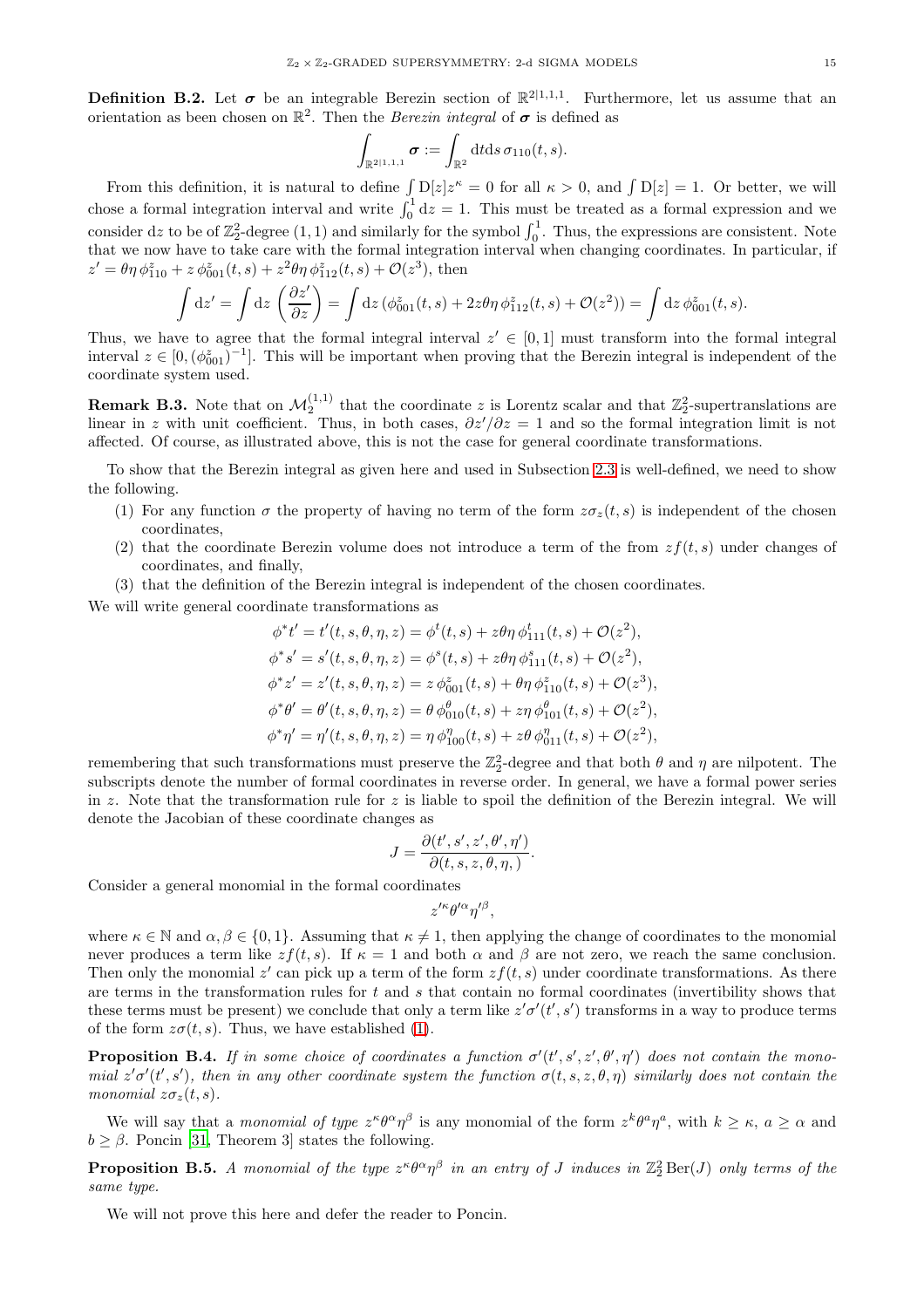**Proposition B.6.** The  $\mathbb{Z}_2^2$ -Berezinian of the Jacobian  $\mathbb{Z}_2^2$ Ber(J), does not contain a term of the form  $zf(t, s)$ .

*Proof.* We are looking for a term  $zf(t, s)$ , so we can drop terms in the  $\mathbb{Z}_2^2$ -Berezin of the form  $z^k\theta^a\eta^b$  with  $k \ge 2$ ,  $a \ge 0$ ,  $b \ge 0$ , as well as terms  $\theta$  and  $\eta$ . In light of Proposition [B.5,](#page-14-2) we can drop terms in the coordinate transformations that generate terms exclusively of the type  $z^2$ ,  $\theta$  and  $\eta$ . Thus, we need only consider

$$
\phi^* t' = t'(t, s, \theta, \eta, z) = \phi^t(t, s) + z^2 \phi^t_{002},
$$
  
\n
$$
\phi^* s' = s'(t, s, \theta, \eta, z) = \phi^s(t, s) + z^2 \phi^s_{002},
$$
  
\n
$$
\phi^* z' = z'(t, s, \theta, \eta, z) = z \phi^z_{001}(t, s),
$$
  
\n
$$
\phi^* \theta' = \theta'(t, s, \theta, \eta, z) = \theta \phi^{\theta}_{010}(t, s) + z \eta \phi^{\theta}_{101}(t, s)
$$
  
\n
$$
\phi^* \eta' = \eta'(t, s, \theta, \eta, z) = \eta \phi^{\eta}_{100}(t, s) + z \theta \phi^{\eta}_{011}(t, s).
$$

Using Proposition [B.5](#page-14-2) again, we can drop terms in the Jacobi matrix that are  $\mathcal{O}(z^2)$  and those that contain  $\eta$ and  $\theta$ . Thus, we need only examine the following matrix,

$$
\begin{pmatrix}\n\partial_t \phi^t & \partial_s \phi^t & 2z\phi^t_{002} & 0 & 0 \\
\partial_t \phi^s & \partial_s \phi^s & 2z\phi^s_{002} & 0 & 0 \\
z\partial_t \phi^s_{001} & z\partial_s \phi^s_{001} & \phi^s_{001} & 0 & 0 \\
0 & 0 & 0 & \phi^{\theta}_{010} & -z\phi^{\theta}_{101} \\
0 & 0 & 0 & -z\phi^{\eta}_{011} & \phi^{\eta}_{100}\n\end{pmatrix}
$$

.

From Definition [A.1](#page-13-20) it is clear that the determinant of the top-left block of the above matrix has no term linear in z, one can directly calculate this determinant. The determinant of the bottom-right block is  $\phi_{010}^{\theta} \phi_{100}^{\eta}$  –  $z^2 \phi_{101}^{\theta} \phi_{011}^{\eta}$ . We need the inverse of this, which is a formal power series in z. It is well-known that  $(1-z^2)^{-1}$  $1 + z^2 + z^4 \cdots$  and so it is clear that the inverse of the determinant of the bottom-right block does not contain a term linear in z. Thus,  $\mathbb{Z}_2^2 \operatorname{Ber}(J)$  does not contain a  $zf(t, s)$ .

 $\Box$ 

**Theorem B.7.** The Berezin integral of an integrable Berezinian section of  $\mathbb{R}^{2|1,1,1}$  (once an orientation has *been fixed) is well-defined.*

*Proof.* We need to show that the Berezin integral of an integrable Berezinian section is independent of the coordinate system. In particular,

$$
\int D[t, s, z, \theta, \eta] \sigma(t, s, z, \theta, \eta)
$$
\n
$$
= \int D[t, s, z, \theta, \eta] \mathbb{Z}_{2}^{2} \text{Ber}\left(\frac{\partial(t', s', z', \theta', \eta')}{\partial(t, s, z, \theta, \eta)}\right) \sigma'(t'(t, s, \theta, \eta), s'(t, s, \theta, \eta), z'(t, s, \theta, \eta), \theta'(t, s, \theta, \eta), \eta'(t, s, \theta, \eta)).
$$

Due to the definition of the Berezin integral, we can ignore terms of the type  $z$  in the integrand. In effect, we can set  $z = 0$  in the integrand. So, we can restrict attention to functions of the form

$$
\sigma' = \sum (\theta \eta \phi_{110}^z(t,s))^{\kappa} (\theta \phi_{010}^{\theta}(t,s))^{\alpha} (\eta \phi_{100}^{\eta}(t,s))^{\beta} \sigma'_{\beta \alpha \kappa} (\phi^t(t,s), \phi^s(t,s)).
$$

Following Proposition [B.5](#page-14-2) we can drop terms of type z when calculating the  $\mathbb{Z}_2^2$ -Berezinian. Thus, we can consider the following simplified Jacobian matrix

$$
\left(\begin{array}{cccc} \partial_t \phi^t & \partial_s \phi^t & \theta \eta \, \phi_{110}^t & 0 & 0 \\ \partial_t \phi^s & \partial_s \phi^s & \theta \eta \, \phi_{110}^s & 0 & 0 \\ \theta \eta \, \partial_t \phi_{110}^s & \theta \eta \, \partial_s \phi_{110}^s & \phi_{001}^s & \eta \, \phi_{110}^s & \theta \, \phi_{110}^s \\ \theta \, \partial_t \phi_{010}^0 & \theta \, \partial_s \phi_{010}^0 & \eta \, \phi_{101}^0 & \phi_{010}^0 & 0 \\ \eta \, \partial_t \phi_{100}^{\eta} & \eta \, \partial_s \phi_{100}^{\eta} & \theta \, \phi_{011}^{\eta} & 0 & \phi_{100}^{\eta} \end{array}\right)
$$

Direct calculation gives

$$
\det(A - BD^{-1}C) = \phi_{001}^z \det \begin{pmatrix} \partial_t \phi^t & \partial_s \phi^t \\ \partial_t \phi^s & \partial_s \phi^s \end{pmatrix},
$$

and

$$
(\det D)^{-1} = \frac{1}{\phi_{010}^{\theta} \phi_{100}^{\eta}}.
$$